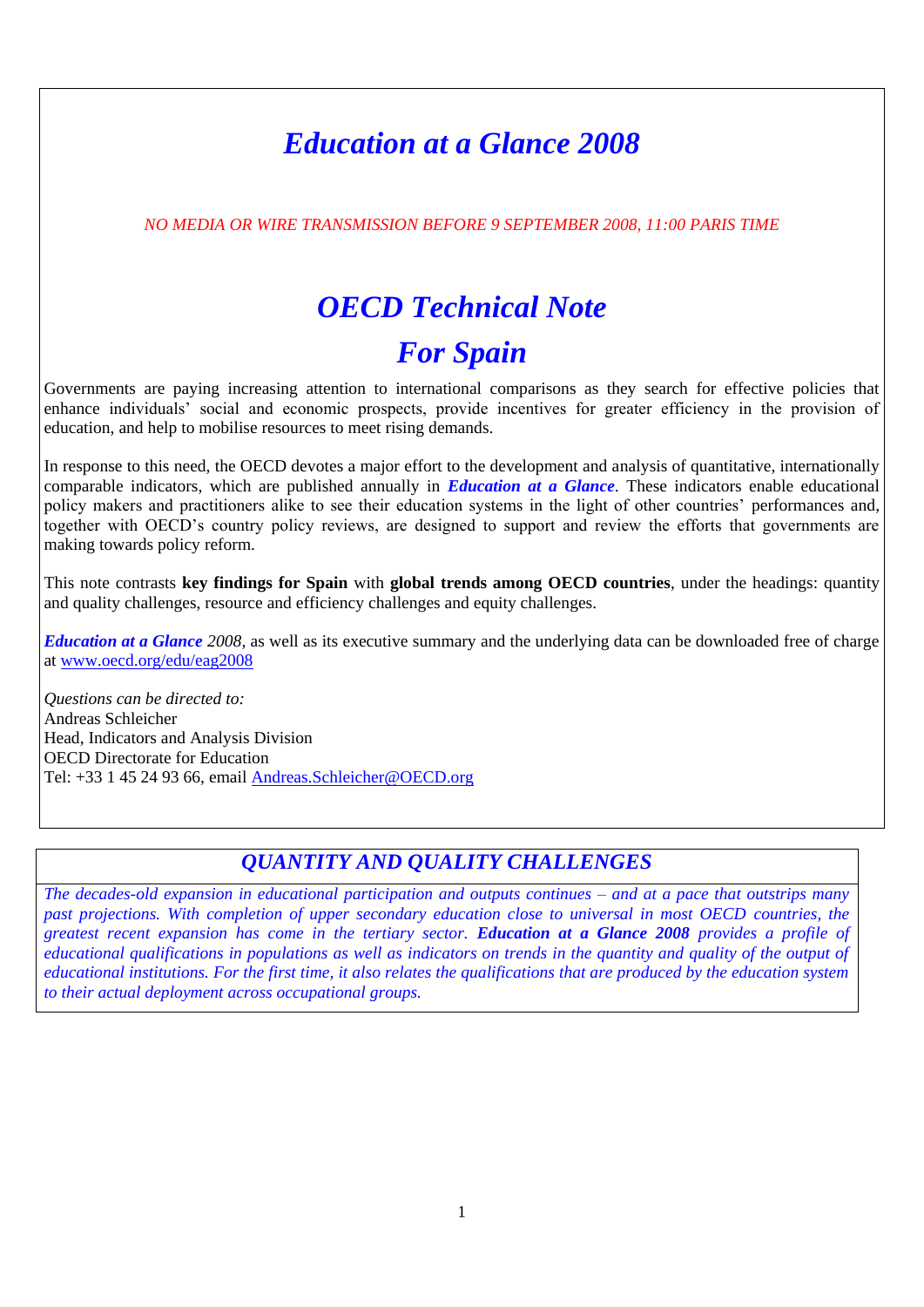| <b>Global trends</b>                                                                                                                                                                                                                                                                                                                                                                                                                                                                                                                                                                                                                                                                                                                                                                                                | <b>Key results for Spain</b>                                                                                                                                                                                                                                                                                                                                                                                                                                                                                                                                                                                                                                                                                                                                                                          |
|---------------------------------------------------------------------------------------------------------------------------------------------------------------------------------------------------------------------------------------------------------------------------------------------------------------------------------------------------------------------------------------------------------------------------------------------------------------------------------------------------------------------------------------------------------------------------------------------------------------------------------------------------------------------------------------------------------------------------------------------------------------------------------------------------------------------|-------------------------------------------------------------------------------------------------------------------------------------------------------------------------------------------------------------------------------------------------------------------------------------------------------------------------------------------------------------------------------------------------------------------------------------------------------------------------------------------------------------------------------------------------------------------------------------------------------------------------------------------------------------------------------------------------------------------------------------------------------------------------------------------------------|
| <b>Education systems continue to expand at a rapid</b><br>pace<br>• Tertiary attainment levels have increased<br>substantially, for the first time reaching one-third of<br>the cohort of 25-to-34-year-olds, on average across<br>OECD countries. In France, Ireland, Japan and Korea,<br>there is a difference of 25 percentage points or more in<br>tertiary attainment between the older and younger age<br>group (Table A1.3a). Between 1995 and 2006 alone,<br>the university-level graduation rate rose, on average<br>across countries, from 20 to 37% (Table A3.2) and<br>more than half of those at the typical age of graduation<br>completed their first tertiary-type A degree in<br>Australia, Finland, Iceland and New Zealand (Table<br>$A3.1$ ).                                                   | In Spain, the proportion of people attaining tertiary<br>education has increased substantially and is, in 2006,<br>above the OECD average for younger age groups.<br>• In Spain, the proportion of people aged 25 to 34 that have<br>attained tertiary qualifications is more than twice as high as<br>among 55 to 64-year-olds (39% compared to 15%). As a<br>result of this rapid expansion, the proportion of young<br>persons with tertiary qualifications is now above the OECD<br>average (Table A1.3a).<br>• For vocationally oriented tertiary-type B programmes<br>growth has been particularly rapid: The proportion of<br>people aged 25 to 34 that have attained tertiary-type B<br>education $(13%)$ is more than four times as large as among<br>55 to 64-year-olds (3%) (Table A1.3a). |
| • The social sciences, business and law are the major<br>educational fields in most countries. Across OECD<br>countries, they constitute 28% of the overall tertiary-<br>type A attainment in the population. On average, there<br>are 3.6 times as many individuals with degrees in these<br>fields in the younger cohort entering the labour market<br>than in the older one nearing retirement age. By<br>contrast, in the field of education, this ratio is close to<br>1 in the OECD countries (Table A1.5).<br>and current entry rates suggest that these trends<br>will continue.                                                                                                                                                                                                                            | More recently, the expansion of tertiary outputs is mainly<br>the result of the development of vocationally oriented<br>programmes.<br>• Since 2004, university-level tertiary-type A graduation<br>rates in Spain have been below the OECD average (Table<br>A3.2), standing in 2006 at 25.5% for males and 40.8% for<br>females compared to 29.8% and 45.2% on average for<br>OECD countries (Table A3.1). In contrast, there has been a<br>significant increase in graduation and entry rates for<br>vocationally oriented tertiary-type B programmes, which<br>can be attributed to the development of new advanced-level<br>vocational training programmes.                                                                                                                                      |
| • Entry rates in tertiary-type A education increased<br>substantially between 1995 and 2006, by<br>20 percentage points on average in OECD countries.<br>Between 2000 and 2006, growth exceeded<br>10 percentage points in 11 of the 25 OECD countries<br>for which data are available. In 2006, in Australia,<br>Finland, Hungary, Iceland, New Zealand, Norway,<br>Poland, the Slovak Republic and Sweden, and the<br>partner country the Russian Federation, it is estimated<br>that 65% or more of young adults will enter tertiary-<br>type A programmes. In almost all countries, the<br>majority of new entrants choose to follow tertiary<br>programmes in the field of social sciences, business,<br>law and services (Tables A2.4, A2.5 and A2.6).<br>• Overall, females represent 54% of new entrants in | • The largest concentration of university qualifications<br>awarded to students is in the combined fields of social<br>sciences, business, law and services (more than one-third of<br>tertiary-type A and advanced research qualifications<br>awarded) followed by the humanities, arts and education<br>$(24%)$ and then, health and welfare $(15%)$ (Table A3.4a).                                                                                                                                                                                                                                                                                                                                                                                                                                 |

tertiary education in OECD countries. However, the breakdown by gender varies considerably according to the field of education. In the fields of health and welfare, the arts and humanities, and education between 68 and 75% of new entrants are women. The

mathematics, computing, engineering, manufacturing and construction and agriculture) ranges from less than

proportion of women choosing science studies (including life sciences, physical sciences,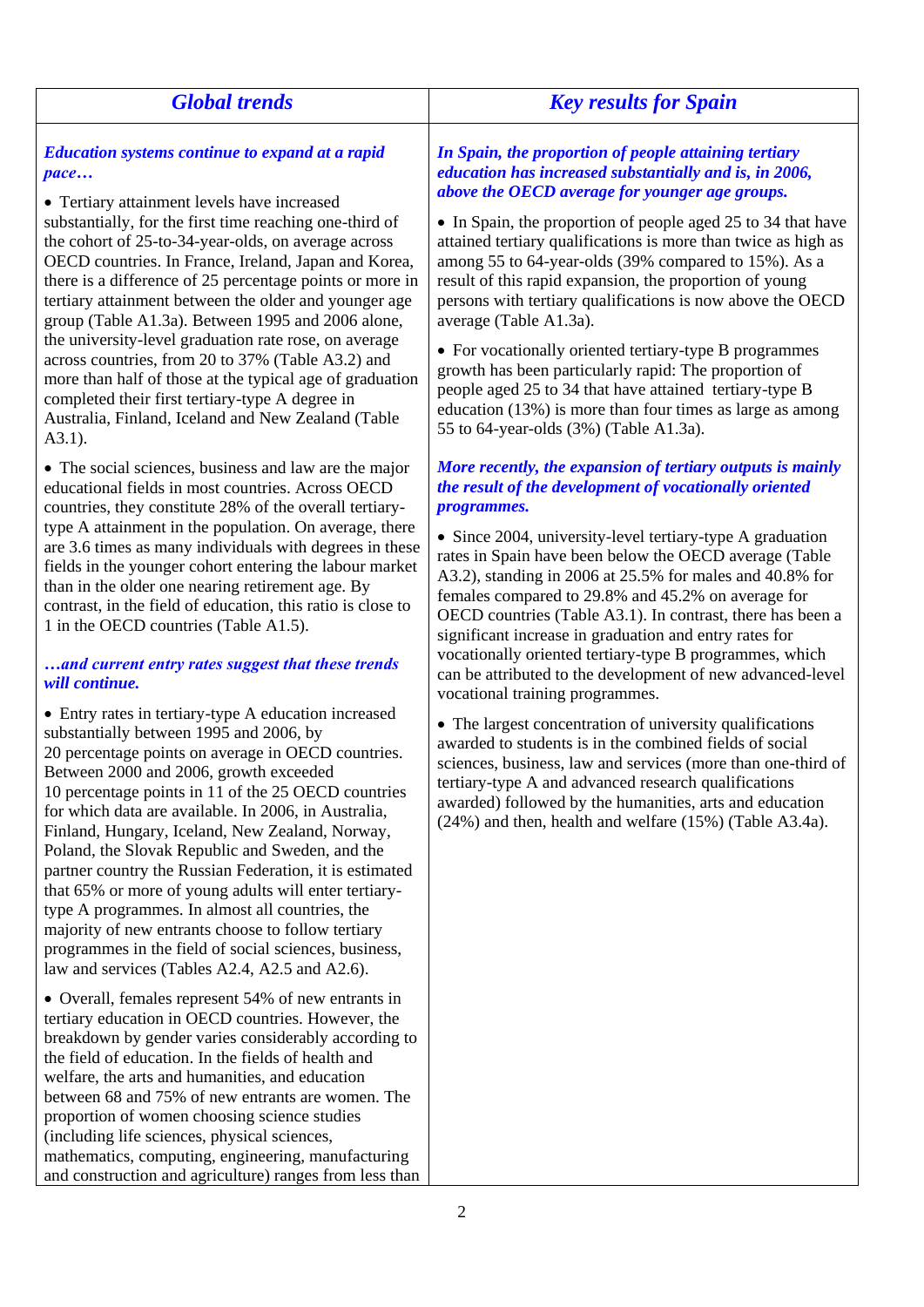25% in Japan, the Netherlands, Spain and Switzerland and the partner country Chile, to more than 35% in Denmark, Iceland, Italy and New Zealand (Table A2.6).

## *This expansion relates to strong labour-market outcomes for those with advanced qualifications.*

 Earnings increase with each level of education. Those who have attained upper secondary, postsecondary non-tertiary or tertiary education enjoy substantial earnings advantages compared with those of the same gender who have not completed upper secondary education (Table A9.1a). In 15 out of 21 countries with available data, the earnings premium for those with tertiary education increased during the last decade, often despite massive growth in tertiary participation. In Germany, Hungary, and Italy this increase has been between 30 and 40 percentage points (Table A9.2a).

 On average across countries, completion of tertiary education yields a 12 and 11% return for males and females, respectively, and returns are above 22% for males in the Czech Republic, Poland and Portugal. The rewards for tertiary education are relatively small in Germany, Norway, Spain, and Sweden where the rate of return ranges from 5 to 8% (Table A10.2). In most countries, the returns to investment in tertiary education in mid-career are lower, but still substantial enough to motivate the investment without government intervention (Table A10.4).

 Employment rates rise with educational attainment. With few exceptions, the employment rate for graduates of tertiary education is markedly higher than the rate for upper secondary graduates. For males, the gap is particularly wide between upper secondary graduates and those without an upper secondary qualification (Table A8.1a).

• Those with low educational attainment are both less likely to be labour force participants and more likely to be unemployed. Differences in employment rates between males and females are also wider among less educated groups.

• The labour-market penalties for low levels of education are particularly high for females. The chance of being employed is 23 percentage points higher for males than for females among those without upper secondary qualifications but falls to 10 points for the most highly qualified (Tables A8.1a and A8.2a).

• Employment rates tend to drop long before the stipulated retirement age in most countries. On average, employment rates among 55-to-64-year-olds

#### *There are private benefits to further education in Spain but this trend is less marked than in the majority of countries*

 Spain, but also New Zealand, has seen a marginal decrease in the earnings premia for those with tertiary education over the past ten years. Whether this is an indication of weakening demand for tertiary educated people or whether these figures reflect the fact that younger tertiary educated individuals with relatively low starting salaries have entered the labour market, cannot be derived from the indicators.

 On a number of measures, individuals in Spain benefit from undertaking further education. In Spain, among those aged 25 to 64 years, the earnings advantage for tertiary graduates over persons with an upper secondary qualification is 32% (compared to 52% on average). In addition, individuals aged 25 to 64 with a level of education below the upper secondary level have an earnings disadvantage as they earn only 85% of the earnings of persons holding an upper secondary qualification (Table A9.1a).

 Although private rates of return for males and females are positive (respectively 7.6 and 8.7%), the rewards for tertiary education are relatively low in Spain compared to the OECD average - an indication of comparatively weaker incentives to continue education (Table A10.2).

#### *In Spain, individuals with better education are more likely to be employed and less likely to be unemployed than those with lower levels of education, but this is much more pronounced for females than for males.*

• The unemployment rate for women in Spain is considerably higher than for men (the rate for females is 10.2% compared to 5.3% for males). However, for women the rates differ substantially with regard to educational attainment: while unemployment stands at 13.9% for women without upper secondary education, it is just over half that rate (6.5%) for women that have attained tertiarytype A education. (Table A8.2a). Similar patterns are evident in employment rates (Table A8.1a).

#### *The earnings gap between men and women in Spain is closing among younger cohorts*.

• For females aged 55 to 64, the average earnings are 65% of the earnings of men in the same age group. By contrast, in the younger cohort (30 to 44), women earn 75% of men in the same age group. And the income gap between men and women also narrows at higher education levels (Table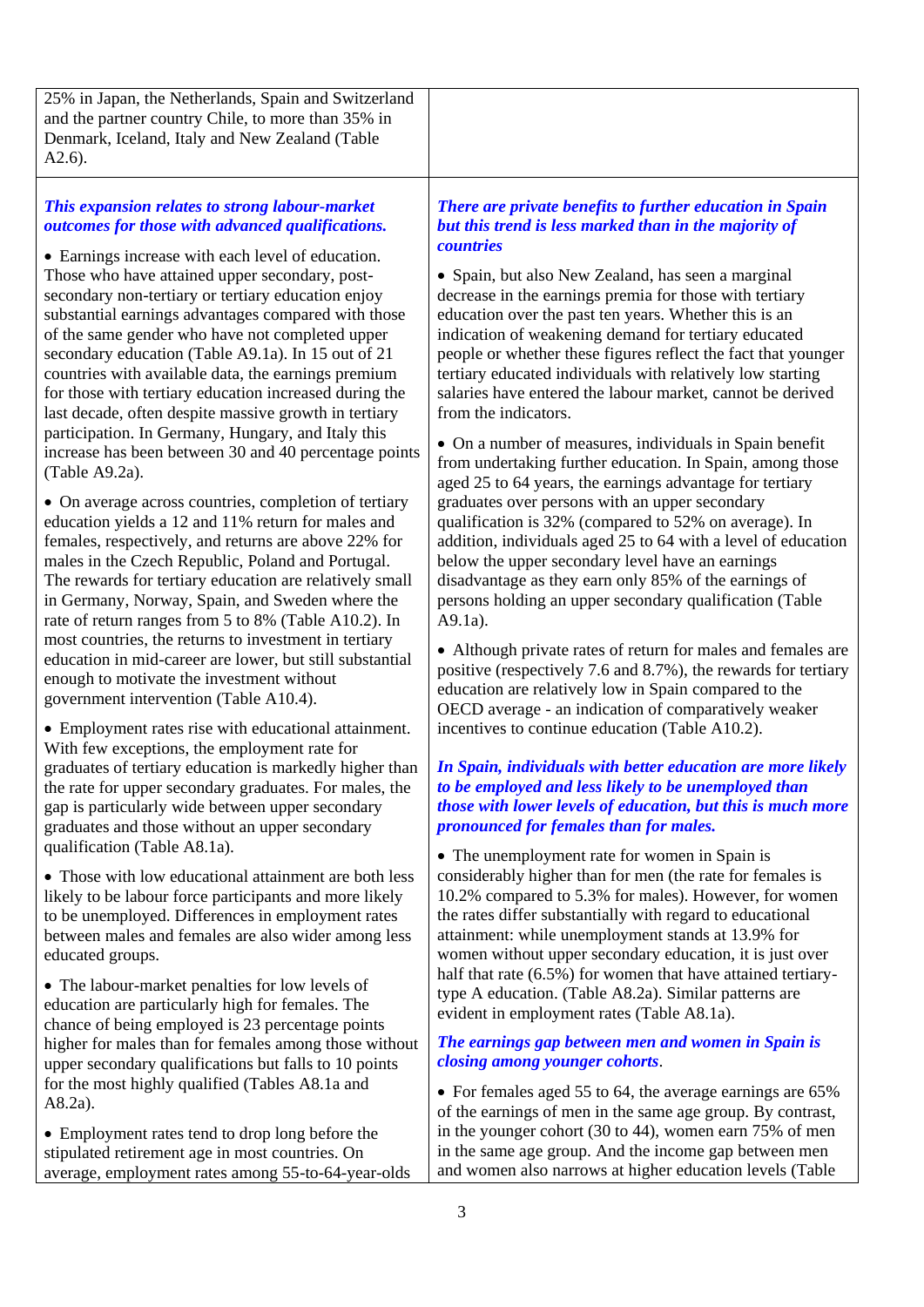| are approximately 20 percentage points below those of<br>the total working-age population (25-to-64-year-olds).<br>However, employment rates increase with educational<br>attainment in most countries, and in all countries<br>except Iceland, tertiary attainment provides an<br>important employment advantage at an older age. The<br>advantage is particularly large in the Czech Republic,<br>Italy, Luxembourg and the Slovak Republic (Table<br>A8.4).                                                                                                                                                                                                                                                                                                                                                                                                                                                                                             | $A9.1b$ ).                                                                                                                                                                                                                                                                                                                                                                                                                                                                                                                                                                                                                                                                                                                                                                                                                                                                                                        |
|------------------------------------------------------------------------------------------------------------------------------------------------------------------------------------------------------------------------------------------------------------------------------------------------------------------------------------------------------------------------------------------------------------------------------------------------------------------------------------------------------------------------------------------------------------------------------------------------------------------------------------------------------------------------------------------------------------------------------------------------------------------------------------------------------------------------------------------------------------------------------------------------------------------------------------------------------------|-------------------------------------------------------------------------------------------------------------------------------------------------------------------------------------------------------------------------------------------------------------------------------------------------------------------------------------------------------------------------------------------------------------------------------------------------------------------------------------------------------------------------------------------------------------------------------------------------------------------------------------------------------------------------------------------------------------------------------------------------------------------------------------------------------------------------------------------------------------------------------------------------------------------|
| There are also marked shifts towards more skilled<br>jobs in labour markets.<br>• Across OECD countries between 1998 and 2006,<br>there was a marked shift from semi-skilled jobs to<br>skilled jobs, with an increase of almost 4 percentage<br>points in skilled occupations and a close to 4<br>percentage point decline in semi-skilled occupations.<br>In most countries, the decline has not been at the very                                                                                                                                                                                                                                                                                                                                                                                                                                                                                                                                        | Spain saw shifts to both the high and low end of the skill<br>distribution.<br>• As in most other countries, the proportion of skilled jobs<br>in Spain increased between 1998 and 2006 (from 29 to<br>32%), but unlike other countries, Spain also saw a rise in<br>the proportion of unskilled occupations from 14 to 15% -<br>making this the largest share among OECD countries<br>(Table A1.6).                                                                                                                                                                                                                                                                                                                                                                                                                                                                                                              |
| low end of the skills distribution but among semi-<br>skilled jobs, with the proportion of the population<br>working in unskilled occupations remaining<br>substantially unchanged (Table A1.6).                                                                                                                                                                                                                                                                                                                                                                                                                                                                                                                                                                                                                                                                                                                                                           |                                                                                                                                                                                                                                                                                                                                                                                                                                                                                                                                                                                                                                                                                                                                                                                                                                                                                                                   |
| The proportion of skilled jobs is generally larger than<br>the potential supply of tertiary graduates<br>• In OECD countries, the proportion of skilled jobs in<br>the economy is generally larger than the potential<br>supply of tertiary educated individuals. For countries<br>in which work-based learning is central to<br>occupational advancement, this difference is large. A<br>broader initial skill base might require additional<br>investment in higher education. In a few countries,<br>tertiary attainment matches or marginally exceeds the<br>proportion of skilled jobs, so that further expansion of<br>higher education will to some extent depend on the<br>growth of skilled jobs in the coming years (Tables<br>A1.3a and A1.6).<br>but more recently the growth in the proportion of<br>people with tertiary qualifications has generally been<br>faster than the growth in skilled jobs, suggesting that<br>the gap is closing. | The number of skilled jobs to be filled in the labour<br>market is close to the current supply of tertiary educated<br><i>individuals.</i><br>• In Spain, the difference between the proportion of 25-to-<br>64-year-olds in skilled jobs and the proportion of 25-to-64-<br>year-olds with tertiary education is only 5 percentage points<br>in Spain, indicating a fairly close match between the supply<br>and demand for high end skills. This may mean that<br>individuals with tertiary education may find it increasingly<br>difficult to find skilled jobs- at least until the growth of<br>skilled occupations outpaces the growth in attainment<br>(Tables A1.3a and A1.6).<br>• Indeed, in Spain, the proportion of the working<br>population with tertiary-type A or advanced research<br>qualifications who are in skilled jobs (78%) is quite low<br>compared to other OECD countries (Table A1.7). |
| • The increase in skilled jobs has been met and<br>exceeded in most OECD countries by increases in the<br>proportion of the population with tertiary attainment.<br>However, in most countries, there are still<br>substantially more skilled jobs than tertiary educated<br>individuals. On average, across OECD countries, 69%<br>of all those with a tertiary type 5B qualification and<br>85% of those with a tertiary 5A/6 qualification have<br>skilled jobs. However the matching of higher<br>education to skilled jobs varies substantially among<br>countries. Those with a tertiary 5A/6 qualification in<br>Denmark, Finland, Luxembourg and the partner                                                                                                                                                                                                                                                                                       |                                                                                                                                                                                                                                                                                                                                                                                                                                                                                                                                                                                                                                                                                                                                                                                                                                                                                                                   |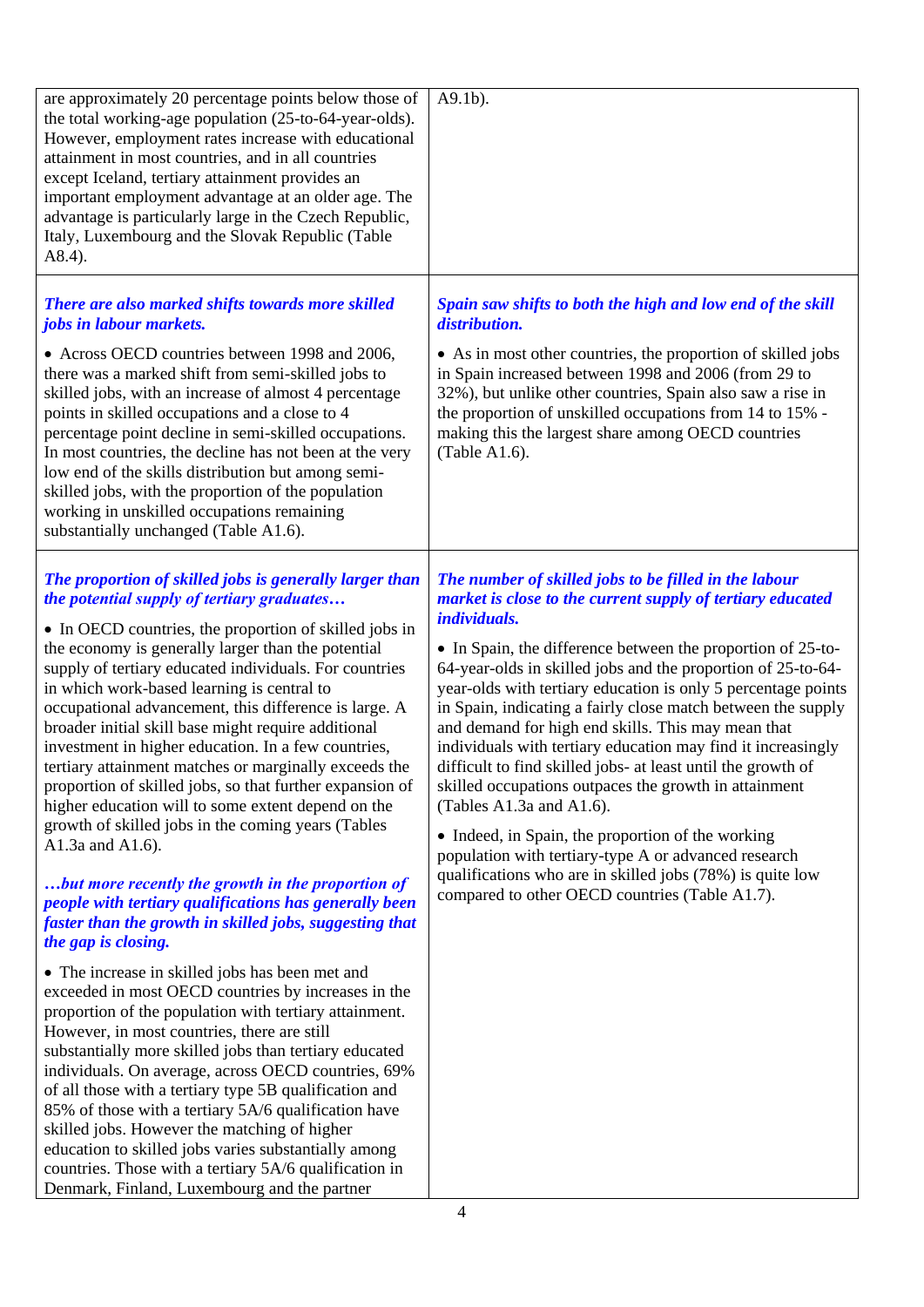| country Slovenia do substantially better in finding a<br>skilled job given the labour market conditions for<br>those with tertiary education (Tables A1.6, A1.7 and<br>$A3.2$ ).                                                                                                                                                                                                                                                                                                                                                                                                                                                                                                                                                                                                                                                                                                                                                                                                                                                                                                                                                                                                                                                                                                                                                                                                                                                                                                                                                                                                      |                                                                                                                                                                                                                                                                                                                                                                                                                                                                                                                                                                                                                                                                                                           |
|---------------------------------------------------------------------------------------------------------------------------------------------------------------------------------------------------------------------------------------------------------------------------------------------------------------------------------------------------------------------------------------------------------------------------------------------------------------------------------------------------------------------------------------------------------------------------------------------------------------------------------------------------------------------------------------------------------------------------------------------------------------------------------------------------------------------------------------------------------------------------------------------------------------------------------------------------------------------------------------------------------------------------------------------------------------------------------------------------------------------------------------------------------------------------------------------------------------------------------------------------------------------------------------------------------------------------------------------------------------------------------------------------------------------------------------------------------------------------------------------------------------------------------------------------------------------------------------|-----------------------------------------------------------------------------------------------------------------------------------------------------------------------------------------------------------------------------------------------------------------------------------------------------------------------------------------------------------------------------------------------------------------------------------------------------------------------------------------------------------------------------------------------------------------------------------------------------------------------------------------------------------------------------------------------------------|
| The internationalisation of tertiary education is<br>proceeding rapidly.                                                                                                                                                                                                                                                                                                                                                                                                                                                                                                                                                                                                                                                                                                                                                                                                                                                                                                                                                                                                                                                                                                                                                                                                                                                                                                                                                                                                                                                                                                              | Spain attracts relatively few international and foreign<br>students.                                                                                                                                                                                                                                                                                                                                                                                                                                                                                                                                                                                                                                      |
| • In 2006, over 2.9 million tertiary students were<br>enrolled outside their country of citizenship. This<br>represented a 3% increase from the previous year in<br>total foreign student intake reported to the OECD and<br>the UNESCO Institute for Statistics (Box C3.1).<br>• Student mobility $-$ i.e. international students who<br>travelled to a country different from their own for the<br>purpose of tertiary study – ranges from below 1 to<br>almost 18% of tertiary enrolments across OECD<br>countries. International students are most numerous in<br>tertiary enrolments in Australia, Austria, New<br>Zealand, Switzerland and the United Kingdom (Table<br>$C3.1$ ).<br>• France, Germany, the United Kingdom and the<br>United States receive 49% of all foreign students<br>worldwide. The largest absolute numbers of<br>international students from OECD countries are from<br>France, Germany, Japan and Korea. Students from<br>China and India comprise the largest numbers of<br>international students from partner countries (Chart<br>$C3.2$ ).<br>• International students make up 15% or more of the<br>enrolments in tertiary education in Australia and New<br>Zealand and more than 20% of enrolments in<br>advanced research programmes in Belgium, Canada,<br>New Zealand, Switzerland, the United Kingdom and<br>the United States (Table C3.1).<br>• 30% or more of international students are enrolled<br>in sciences, agriculture or engineering in Finland,<br>Germany, Hungary, Sweden, Switzerland and the<br>United States (Table C3.5). | • In tertiary education in Spain, there are relatively few<br>international and foreign students. As a percentage of all<br>tertiary enrolment, international students (defined on the<br>basis of their country of residence) comprise only 1.0% of<br>enrolments compared to the OECD average of 6.9%. (Table<br>$C3.1$ ).<br>• Among the foreign and international students who do<br>enrol in Spain, a sizeable percentage is enrolled in advanced<br>research programmes. More than one-third of international<br>students in Spain are enrolled in these programmes (Table<br>C3.4), accounting for 8.5% of total enrolments at that level,<br>compared with an OECD average of 15.9% (Table C3.1). |
| New analyses of PISA data provide a first picture of<br>school education from the perspective of parents.                                                                                                                                                                                                                                                                                                                                                                                                                                                                                                                                                                                                                                                                                                                                                                                                                                                                                                                                                                                                                                                                                                                                                                                                                                                                                                                                                                                                                                                                             | [No data available for Spain]                                                                                                                                                                                                                                                                                                                                                                                                                                                                                                                                                                                                                                                                             |
| • Among the 10 OECD countries with available data,<br>on average, 77% of parents "strongly agreed or<br>agreed" that standards of achievement were high in<br>their child's school. On average, their children scored<br>20 score points higher on the PISA 2006 assessment<br>than students whose parents "disagreed or strongly<br>disagreed" with that statement. Much of the advantage<br>remains when taking into account socio-economic<br>factors (Table A6.2).<br>• An average of 79% of parents reported being                                                                                                                                                                                                                                                                                                                                                                                                                                                                                                                                                                                                                                                                                                                                                                                                                                                                                                                                                                                                                                                               |                                                                                                                                                                                                                                                                                                                                                                                                                                                                                                                                                                                                                                                                                                           |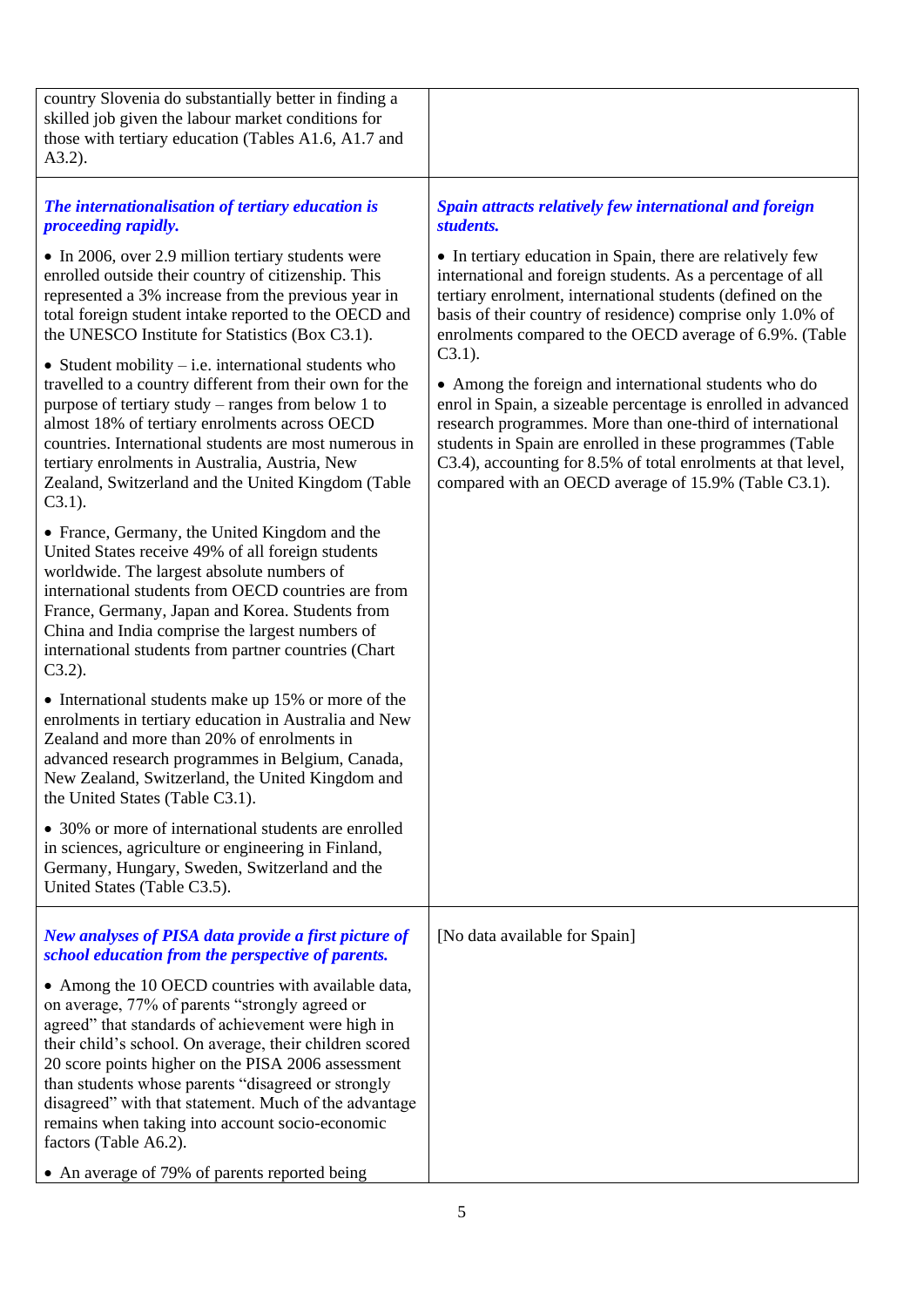| satisfied with the disciplinary atmosphere in their<br>child's school and 85% felt that the school did a good<br>job of educating students. In both cases, their children<br>had a performance advantage of 12 score points on<br>average (Table A6.2b).                                                                                                                                                                                                                                              |                                                                                                                                                                                                                                                                                                                                                                    |
|-------------------------------------------------------------------------------------------------------------------------------------------------------------------------------------------------------------------------------------------------------------------------------------------------------------------------------------------------------------------------------------------------------------------------------------------------------------------------------------------------------|--------------------------------------------------------------------------------------------------------------------------------------------------------------------------------------------------------------------------------------------------------------------------------------------------------------------------------------------------------------------|
| • On average, 88% of parents "strongly agreed or<br>agreed" that their child's teachers seemed competent<br>and dedicated, but the relationship to student<br>performance was inconsistent across countries, with an<br>average advantage of 7 score points (Table A6.3a).                                                                                                                                                                                                                            |                                                                                                                                                                                                                                                                                                                                                                    |
| For the first time, the indicators compare approaches<br>to monitoring school standards.                                                                                                                                                                                                                                                                                                                                                                                                              | There is no national requirement for monitoring school<br>standards in Spain                                                                                                                                                                                                                                                                                       |
| • A total of 22 OECD and partner countries undertake<br>student examinations and/or assessments and<br>17 require schools to be evaluated (either self-<br>evaluations and/or inspections by an external body) at<br>regular intervals. Student assessments (evaluations<br>without civil effect for the student) are practised in<br>17 OECD and partner countries, whereas national<br>examinations (with a civil effect for the student) are<br>practised in 10 OECD and partner countries (Tables | • At the lower secondary level, Spain does not have<br>national examinations in general education programmes nor<br>does it have national periodical assessments (Tables D5.1)<br>and $D5.2$ ).<br>• Furthermore, there is no requirement for school<br>evaluations either to be carried by an inspectorate or by the<br>schools themselves (Table D5.5 and D5.6). |
| D5.1 and D5.2).<br>• School self-evaluations are required in 14 countries,<br>generally on an annual basis (Table D5.6).                                                                                                                                                                                                                                                                                                                                                                              |                                                                                                                                                                                                                                                                                                                                                                    |
| • School inspections are required in 14 countries,<br>generally once every three years (Table D5.5).<br>Although school self-evaluations are held more often<br>than school inspections, evaluations by school<br>inspectorates appear in general to have more influence<br>on schools and teachers in terms of the implications of<br>the evaluation and the accountability structure (Tables<br>D5.5 and D5.6).                                                                                     |                                                                                                                                                                                                                                                                                                                                                                    |
| • Both school evaluation and student performance<br>measures are mainly used to provide performance<br>feedback to schools (Tables D5.3 to D5.6). In general,<br>they have relatively little influence on school<br>financing and other financial implications such as<br>changes to the school budget, provision of rewards or<br>sanctions for schools, or remunerations and bonuses<br>received by teachers (Tables D5.3 to D5.6).                                                                 |                                                                                                                                                                                                                                                                                                                                                                    |
| • In a larger number of countries, the influence of<br>school evaluations is greater than student examinations<br>for the performance appraisals of schools (13)<br>countries, compared to 7 for student examinations), for<br>the appraisal of the performance of school<br>management (9 countries, compared to 1 for student<br>examinations) and the appraisal of the performance of<br>individual teachers (4 countries, compared to 1 for<br>student examinations) (Tables D5.3 to D5.6).       |                                                                                                                                                                                                                                                                                                                                                                    |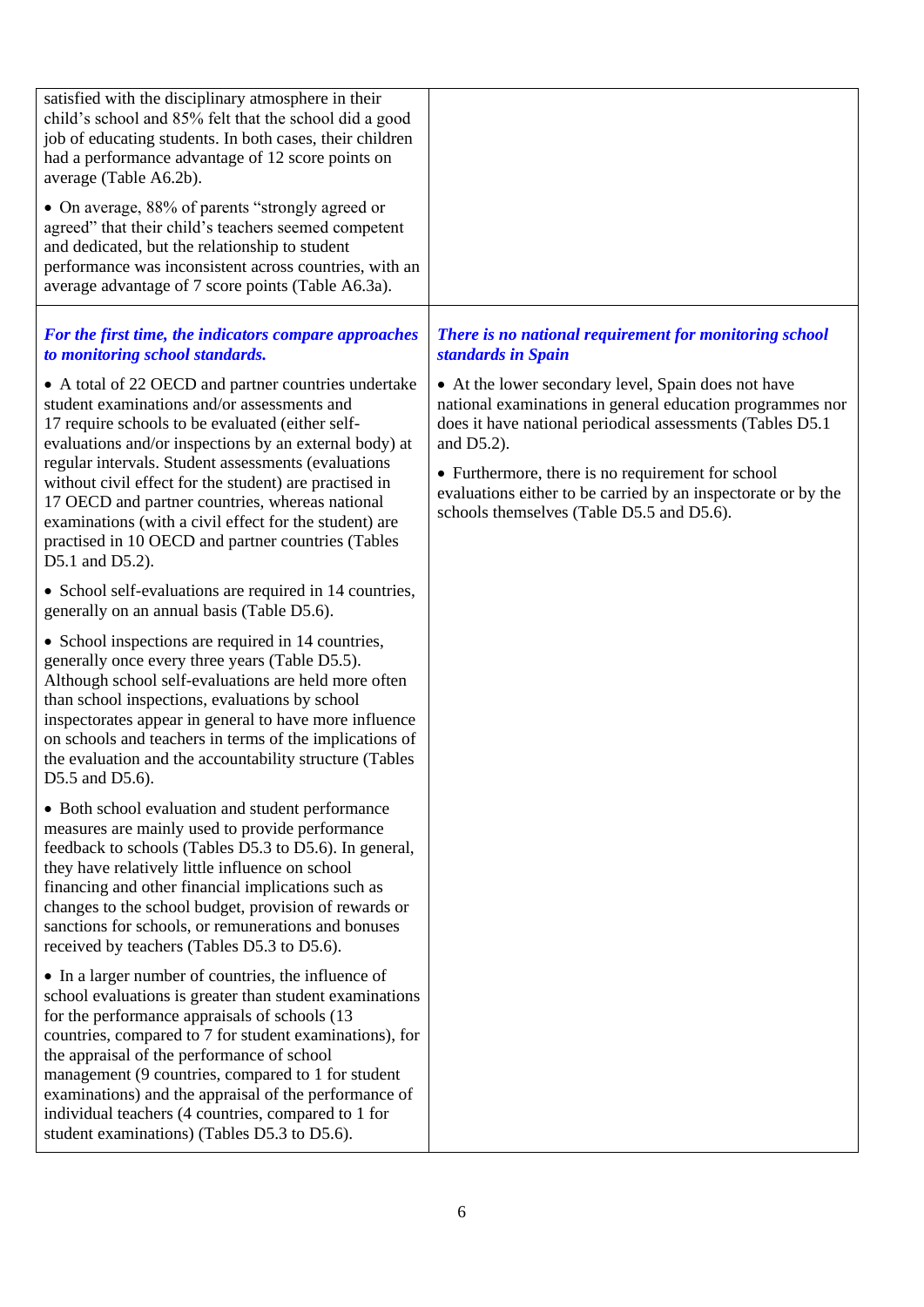# *RESOURCE AND EFFICIENCY CHALLENGES*

*Meeting the demand for more education while improving quality is bound to create pressures for current levels of spending to be maintained or increased and to improve the efficiency of spending on education. Recent years have already seen considerable rises in spending levels, both in absolute terms and as a share of public budgets. The total amount of funds allocated to educational institutions across all levels of education rose in all countries with available data over the last decade, and by 19% on average in real terms between 2000 and 2005 alone. By 2005, OECD countries were spending 6.1% of their collective GDP on education at all levels, of which 86% came from public sources and all but 7 of the 28 OECD countries spent at least 5%. Another visible indication of the efforts made by governments can be found in the fact that from 1995 to 2005, public expenditure on education grew by more than one percentage point as a proportion of all public spending – from 11.9% to 13.2% in 2005. Education spending rose at least as fast as public spending in other sectors in all countries except Canada, France, Hungary, Portugal and Switzerland.*

*Alongside the increase in public spending on education, there has also been a search for new sources of funding to accommodate the rapid growth in student numbers (particularly at the tertiary level) and to increase the resources available to educational institutions. Although 86% of spending on education still originates from public sources for all levels of education combined, private spending increased more rapidly than public spending between 1995 and 2005 in nearly three-quarters of the countries examined. In some, the proportion of private funding of tertiary educational institutions is high enough to challenge the view that tertiary education is solely a state responsibility. In fact, this view is gradually being replaced by the perception that, given the shared public and private returns that education brings, costs and responsibilities for its provision should also be shared between those who directly benefit and society at large (i.e. private households and businesses as well as governments), at least at the tertiary level of education.*

*While significant additional investments in education will be important, it is equally clear that more money alone*  will not be enough. Investments in education will also need to become more efficient. The education sector has not *yet re-invented itself in ways that other professions have done to improve outcomes and raise productivity. Indeed, the evidence suggests the reverse, namely that productivity in education has generally declined because the quality of schooling has broadly remained constant, while the price of the inputs has markedly increased. As the place and mode of educational provision have largely remained unchanged, the labour-intensiveness of education and the predominance of teachers' salaries in overall costs (with payscales based on qualifications and automatic increases) have made personnel costs rise over time. This edition of Education at a Glance provides a first picture of the spending choices that different countries are making.*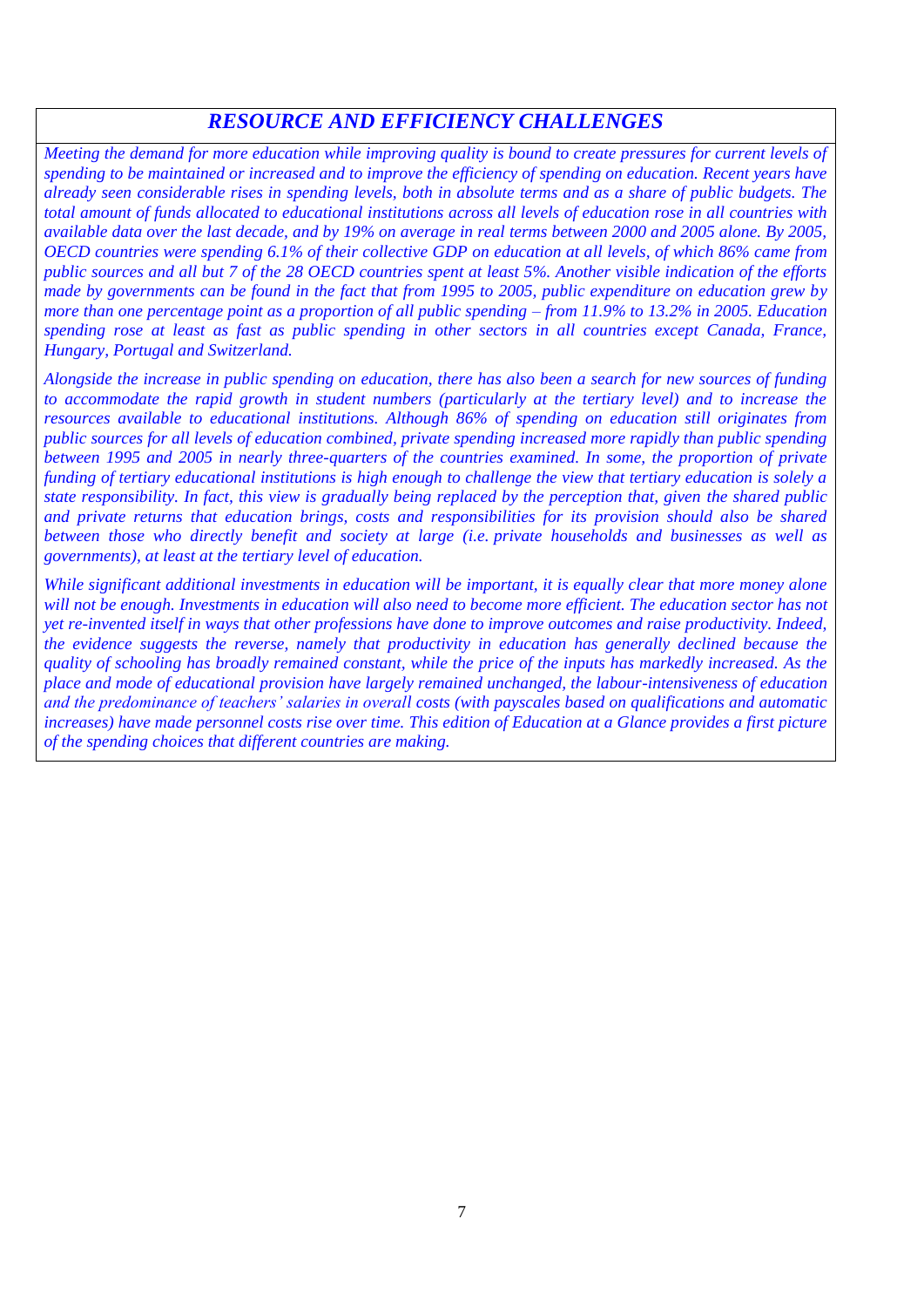| <b>Global trends</b>                                                                                                                                                                                                                                                                                                                                                                                                                         | <b>Key results for Spain</b>                                                                                                                                                                                                                                                                                                                                                         |
|----------------------------------------------------------------------------------------------------------------------------------------------------------------------------------------------------------------------------------------------------------------------------------------------------------------------------------------------------------------------------------------------------------------------------------------------|--------------------------------------------------------------------------------------------------------------------------------------------------------------------------------------------------------------------------------------------------------------------------------------------------------------------------------------------------------------------------------------|
| <b>OECD</b> countries as a whole spend USD 8 553 per<br>student annually between primary and tertiary                                                                                                                                                                                                                                                                                                                                        | <b>Expenditure per student in Spain is below the OECD</b><br>average.                                                                                                                                                                                                                                                                                                                |
| education: USD 6 173 per primary student,<br>USD 7 736 per secondary student and USD 15 559<br>per tertiary student. These expenditures continue to<br>rise in real terms.                                                                                                                                                                                                                                                                   | • Spain spends USD 7 134 per student annually between<br>primary and tertiary education: USD 5 502 per primary<br>student (OECD average USD 6 173), USD 7 211 per                                                                                                                                                                                                                    |
| • Expenditure on educational institutions per primary,<br>secondary and post-secondary non-tertiary student<br>increased in every country and on average by 35%                                                                                                                                                                                                                                                                              | secondary student (OECD average USD 7 736) and<br>USD 10 089 per tertiary student (OECD average USD<br>15 559).                                                                                                                                                                                                                                                                      |
| between 1995 and 2005 during a period of relatively<br>stable student numbers.                                                                                                                                                                                                                                                                                                                                                               | <b>Below tertiary education, expenditure per student has</b><br>risen at a similar pace to that in other OECD<br>countries                                                                                                                                                                                                                                                           |
| • The pattern is different at the tertiary level where<br>spending per student has fallen in some cases, as<br>expenditure has not kept up with the expansion in<br>student numbers. However, from 2000 to 2005,<br>expenditure on educational institutions per tertiary<br>student increased by 11 percentage points on average<br>in OECD countries after remaining stable from 1995<br>to 2000. Only Australia, Austria, Denmark, Greece, | • Expenditure per student in primary, secondary and<br>post-secondary non-tertiary education institutions has<br>risen by 15% between 2000 and 2005, which is close to<br>the OECD average increase of 19%. This increase in<br>expenditure per student is the result of a decline of 6% in<br>the number of students, accompanied by an 8% increase<br>in expenditure (Table B1.5). |
| Iceland, Mexico, Poland, Portugal, Spain, Switzerland<br>and the United Kingdom saw a larger increase in<br>expenditure on educational institutions per tertiary<br>student than in GDP per capita (Tables B1.4 and<br>B1.5).                                                                                                                                                                                                                | • The decline in the number of students, in turn, is a<br>result of demographic trends rather than changes in<br>enrolment rates. The proportion of the population aged<br>15 to 19 enrolled in educational institutions is 80%,<br>which is close to the OECD average of 82%. Moreover,                                                                                             |
| • Seven out of the 11 countries in which student<br>enrolments in tertiary education increased by more<br>than 20 percentage points between 2000 and 2005                                                                                                                                                                                                                                                                                    | this enrolment rate has risen from 77% in 2000 (Table<br>$C2.2$ ).                                                                                                                                                                                                                                                                                                                   |
| have increased their expenditure on tertiary<br>educational institutions by at least the same proportion                                                                                                                                                                                                                                                                                                                                     | whereas spending per tertiary student rose<br>significantly faster than the OECD average level.                                                                                                                                                                                                                                                                                      |
| over the period, whereas Hungary, Sweden and the<br>partner countries Brazil and Chile did not (Table<br>B1.5).                                                                                                                                                                                                                                                                                                                              | • Austria and Spain were the only countries in which<br>the number of tertiary students decreased between 2000<br>and 2005. Combined with a 14% increase in                                                                                                                                                                                                                          |
| • Teacher compensation cost per student at the upper<br>secondary level varies from 3.9% of GDP per capita in<br>the Slovak Republic (less than half the OECD average<br>rate of 10.9%) to over five times that rate in Portugal                                                                                                                                                                                                             | expenditure, this has meant that expenditure per student<br>on tertiary education institutions has risen by 23%<br>between 2000 and 2005. This is well above the OECD<br>average increase of 11% (Table B1.5).                                                                                                                                                                       |
| (20.9%, nearly twice the OECD average). Four factors<br>influence these trends – salary levels, the amount of<br>instruction time for students, the amount of teaching                                                                                                                                                                                                                                                                       | At the upper secondary level, average costs per student<br>are driven by comparatively low class sizes.                                                                                                                                                                                                                                                                              |
| time required of teachers and average class size $-$ so<br>that a given level of compensation cost per student can<br>result from quite different combinations of the four<br>factors. For example, in Korea and Luxembourg, the<br>compensation cost per student (as a percentage of                                                                                                                                                        | • Along with Portugal and Switzerland, Spain shows the<br>highest teacher compensation cost per student (as a<br>percentage of GDP per capita), which for Spain is driven<br>by comparatively low class sizes (Table B7.2 and chart<br>$B7.1$ ).                                                                                                                                     |
| GDP per capita) is 15.5 and 15.2%, respectively, both<br>notably higher than the OECD average.<br>However, whereas in Korea higher than average<br>teacher salary levels coupled with relatively large class                                                                                                                                                                                                                                 |                                                                                                                                                                                                                                                                                                                                                                                      |
| sizes are the main influence on this, in Luxembourg,<br>relatively low class size is the main factor which                                                                                                                                                                                                                                                                                                                                   |                                                                                                                                                                                                                                                                                                                                                                                      |

results in such a high teacher compensation cost per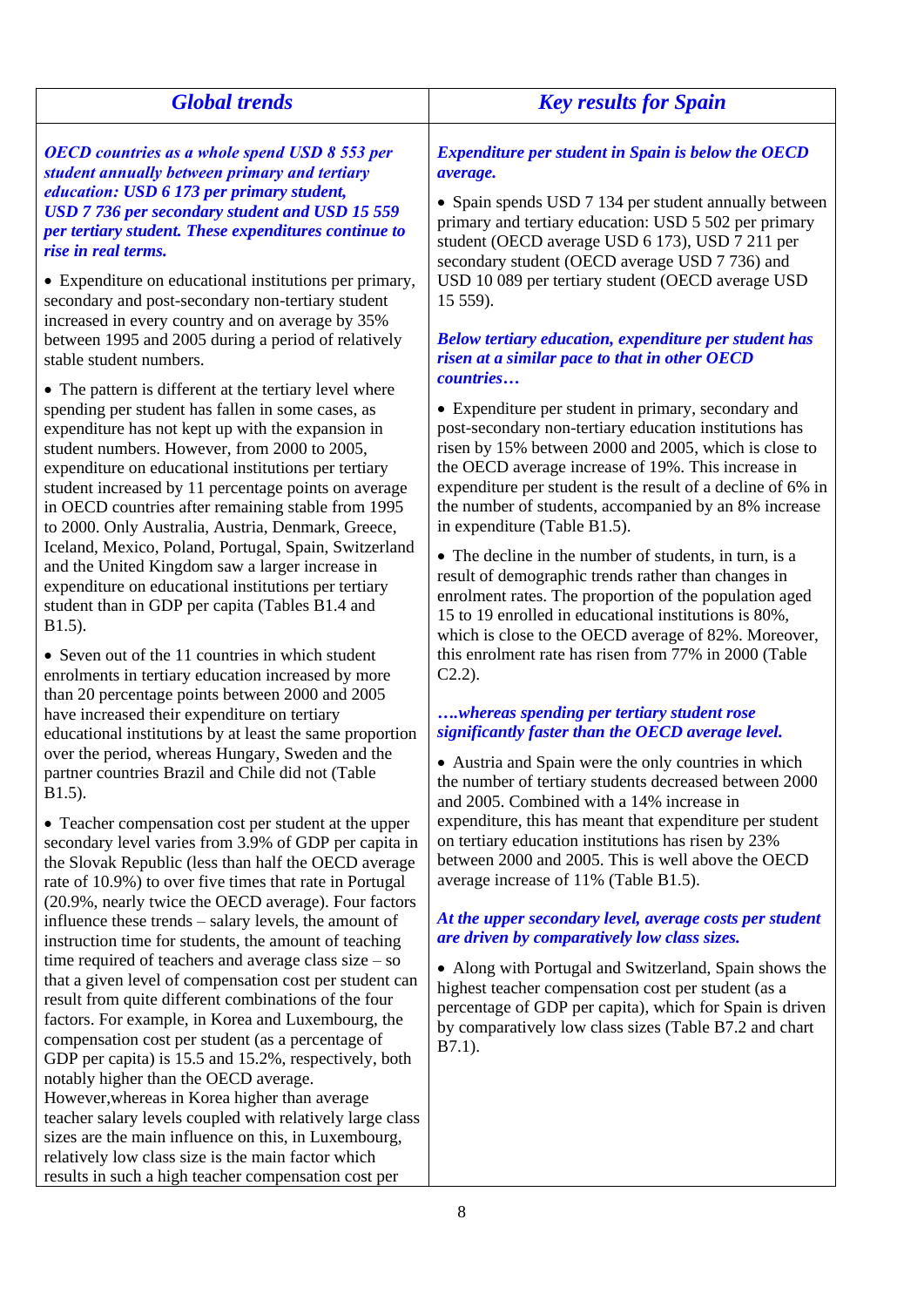student (as a proportion of GDP per capita) compared to the OECD average (Table B7.2).

• In countries with the lowest compensation cost per student (as a percentage of GDP per capita) at the upper secondary level, low salary levels as a proportion of GDP is usually the main driver. This is the case in Iceland, Ireland, Norway, Poland, the Slovak Republic and Sweden. The main exception to this pattern is Mexico where teacher salary costs relative to GDP per capita are well above the OECD average but this is more than compensated for by large class sizes (Table B7.2).

• In contrast, among countries with the highest levels of compensation cost per student (Portugal, Spain, Switzerland), no single factor determines this position, but rather each of the four factors act to increase costs to varying degrees (Table B7.2).

• High spending per student cannot automatically be equated with strong performance by education systems. Spending per student up to the age of 15 in the Czech Republic is roughly one-third of, and in Korea roughly one-half of, spending levels in the United States. However, while both the Czech Republic and Korea are among the top ten performers in the PISA 2006 assessment of science achievement among 15-year-olds, the United States performs below the OECD average. Similarly, Spain and the United States perform almost equally well, but while the United States spends roughly USD 95 600 per student up to the age of 15 years, Spain only spends USD 61 860 (Table B7.1).

*OECD countries spend 6.1% of their collective GDP on educational institutions. However, the increase in spending on educational institutions between 1995 and 2005 fell behind growth in national income in nearly half of the 28 OECD countries for which data are available.*

• The highest spenders on educational institutions are Denmark, Iceland, Korea, the United States and the partner country Israel, with at least 7% of GDP accounted for by public and private spending on educational institutions, followed by Mexico and New Zealand with more than 6.5%. By contrast, seven out of 28 OECD countries for which data are available as well as three out of six partner countries spend less than 5% of GDP on educational institutions; in Greece and in the partner country the Russian Federation, the figure is 4.2 and 3.8%, respectively (Table B2.1).

• Tertiary education accounts for nearly one-third of the combined OECD expenditure on educational institutions (2.0% of the combined GDP). In Canada and the United States, expenditure at this level reaches

# *Despite increases in educational investment, Spain invests still less of its GDP than the OECD average.*

 Expenditure on educational institutions in Spain was 4.6% of GDP in 2005, which was significantly lower than the OECD average of 5.8%. This is close to the percentage that Spain spent in 2000 (4.8%) but less than in 1995 when expenditure on educational institutions as a percentage of GDP was 5.3% (Table B2.1). The decrease in expenditure in percentage of GDP observed between 1995, 2000 and 2005 is mainly explained by the demographic changes that have occurred in Spain (Table **B**1.5).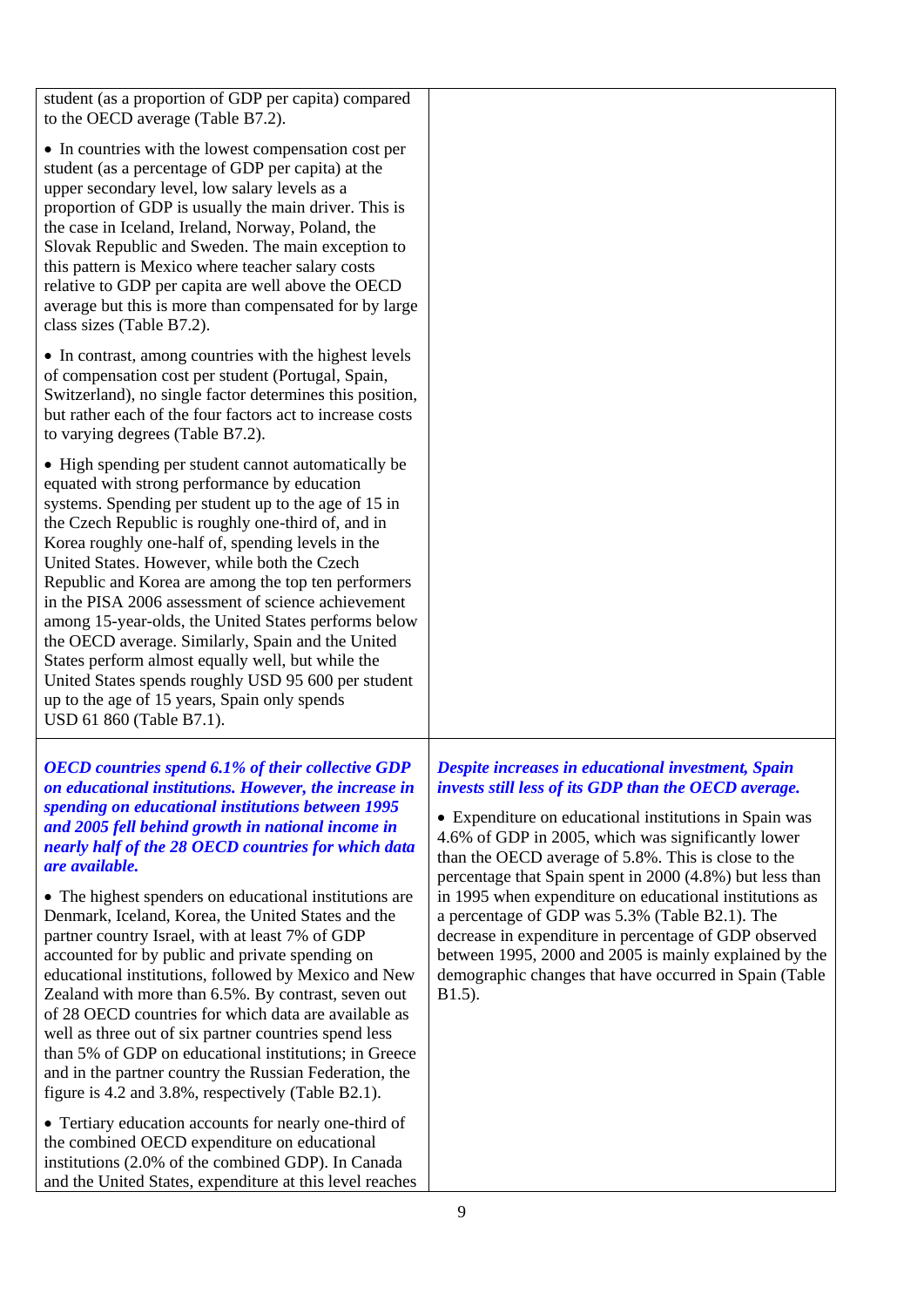| up to 40% of expenditure on educational institutions<br>(Table B2.1). Relative to GDP, the United States<br>spends over three times more on tertiary education<br>than Italy and the Slovak Republic and nearly four<br>times more than the partner countries Brazil and the<br>Russian Federation.                                                                                                                                                                                                                                                                              |                                                                                                                                                                                                                                                                                                                                                                                                                                                                                                                                        |
|----------------------------------------------------------------------------------------------------------------------------------------------------------------------------------------------------------------------------------------------------------------------------------------------------------------------------------------------------------------------------------------------------------------------------------------------------------------------------------------------------------------------------------------------------------------------------------|----------------------------------------------------------------------------------------------------------------------------------------------------------------------------------------------------------------------------------------------------------------------------------------------------------------------------------------------------------------------------------------------------------------------------------------------------------------------------------------------------------------------------------------|
| • On average across OECD countries, expenditure for<br>all levels of education combined increased relatively<br>more than GDP between 1995 and 2005. The increase<br>in expenditure on educational institutions as a<br>proportion of GDP exceeded 0.8 percentage points<br>over this decade in Denmark, Greece, Mexico and the<br>United Kingdom (Table B2.3).                                                                                                                                                                                                                  |                                                                                                                                                                                                                                                                                                                                                                                                                                                                                                                                        |
| In all countries, public funding on educational<br>institutions increased between 1995 and 2005.<br>However, private spending increased faster in nearly<br>three-quarters of these countries.<br>• On average over 90% of primary, secondary and<br>post-secondary non-tertiary education in OECD<br>countries, and other than in Korea, no less than 80%,<br>is paid for publicly (Table B3.2a).                                                                                                                                                                               | Spain relies on a slightly greater share of public<br>funding on education than the OECD average.<br>• In Spain, the proportion of expenditure on educational<br>institutions from public sources was 88.6% in 2005,<br>which was slightly above the OECD average (85.5%).<br>The 11.4% of private expenditure on education<br>institutions come almost entirely from households<br>(Table B3.1).                                                                                                                                      |
| • In tertiary education the proportion funded privately<br>varies widely, from less than 5% in Denmark, Finland<br>and Greece, to more than 40% in Australia, Canada,<br>Japan, New Zealand, the United States and in the<br>partner country Israel, and to over 75% in Korea and<br>the partner country Chile. As with tertiary graduation<br>and entry rates, the proportion of private funding can<br>be influenced by the incidence of international<br>students who form a relatively high proportion of the<br>student body in Australia and New Zealand (Table<br>B3.2b). | Spain and Ireland are the two countries which show a<br>decrease in the level of private funding of tertiary<br><i>education institutions</i><br>• Between 2000 and 2005, expenditure from public<br>sources on tertiary education institutions grew by 19%<br>whereas private expenditure on tertiary education<br>institutions decreased by 1%. This is different from most<br>other OECD countries, which have sought to increase<br>the funding base for tertiary education through<br>mobilizing private resources (Table B3.2b). |
| • On average among the 18 OECD countries for<br>which trend data are available, the share of public<br>funding in tertiary institutions decreased slightly from<br>79% in 1995 to 77% in 2000 and to 73% in 2005.<br>However, the increase in private investment has not<br>displaced but complemented public financing, the<br>amount of public funding has simply tended to<br>increase at a lower rate (Table B3.2b).                                                                                                                                                         |                                                                                                                                                                                                                                                                                                                                                                                                                                                                                                                                        |
| • In eight out of the 11 OECD countries with the<br>largest increases in public expenditure on tertiary<br>education between 2000 and 2005, tertiary institutions<br>charge low or no tuition fees. The exceptions are<br>Korea, the United Kingdom and the United States<br>(Indicator B5).                                                                                                                                                                                                                                                                                     |                                                                                                                                                                                                                                                                                                                                                                                                                                                                                                                                        |
| • In tertiary education, households account for most<br>private expenditure in most countries for which data<br>are available. Exceptions are Canada, Greece,<br>Hungary, the Slovak Republic and Sweden where                                                                                                                                                                                                                                                                                                                                                                   |                                                                                                                                                                                                                                                                                                                                                                                                                                                                                                                                        |

private expenditure from entities other than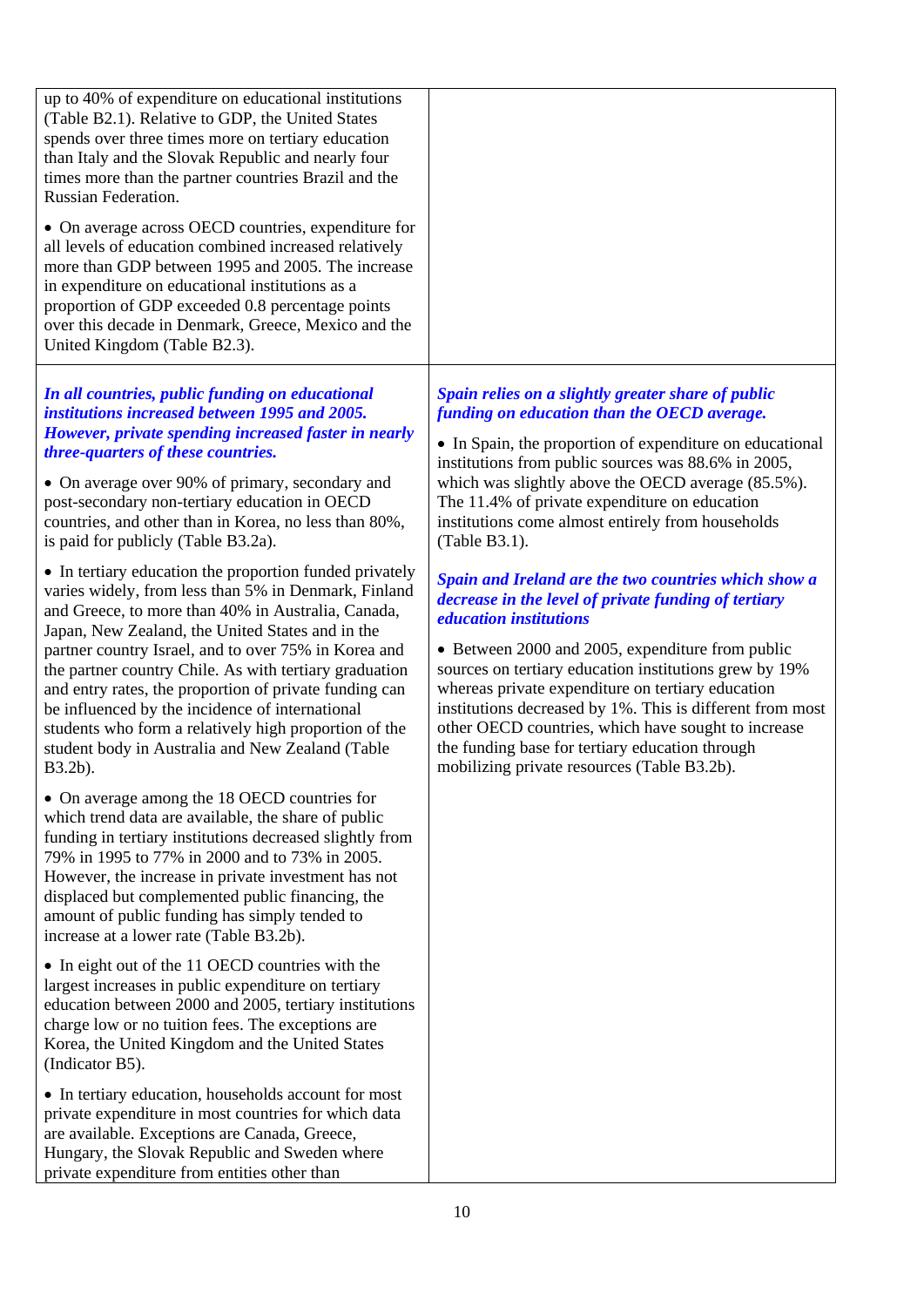| households is more significant (Table B3.2b).                                                                                                                                                                                                                                                                                                                                                                                                                                                                                                                                                                                                                                                                                                                                                                                                                                                                                                                                                                                                                                                                                                                                    |                                                                                                                                                                                                                                                                                                                                                                                                                                                                                                                                                                                                                                                                                                                                                                                                                                                                                                                                      |
|----------------------------------------------------------------------------------------------------------------------------------------------------------------------------------------------------------------------------------------------------------------------------------------------------------------------------------------------------------------------------------------------------------------------------------------------------------------------------------------------------------------------------------------------------------------------------------------------------------------------------------------------------------------------------------------------------------------------------------------------------------------------------------------------------------------------------------------------------------------------------------------------------------------------------------------------------------------------------------------------------------------------------------------------------------------------------------------------------------------------------------------------------------------------------------|--------------------------------------------------------------------------------------------------------------------------------------------------------------------------------------------------------------------------------------------------------------------------------------------------------------------------------------------------------------------------------------------------------------------------------------------------------------------------------------------------------------------------------------------------------------------------------------------------------------------------------------------------------------------------------------------------------------------------------------------------------------------------------------------------------------------------------------------------------------------------------------------------------------------------------------|
| On average, OECD countries devote 13.2% of total<br><i>public expenditure to education, but values for</i><br>countries range from 10% or below in the Czech<br><b>Republic, Germany, Italy and Japan to more than</b><br>23% in Mexico.<br>• Between 1995 and 2005, education took a growing<br>share of total public expenditure in most countries, and<br>on average grew at a similar pace than GDP.<br>Denmark, the Netherlands, New Zealand, the Slovak<br>Republic, Sweden and the partner country Brazil saw<br>the largest shifts in favour of education (Table B4.1).<br>• On average across OECD countries, 85% of public<br>expenditure on education is transferred to public<br>institutions. In two-thirds of OECD countries, as well<br>as in the partner countries Brazil, Estonia and<br>Slovenia, the share of public expenditure on education<br>going to public institutions exceeds 80%. The share of<br>public expenditure transferred to the private sector is<br>larger at the tertiary level than at primary to post-<br>secondary non-tertiary levels and reaches 26% on<br>average among OECD countries for which data are<br>available (Table B4.2). | <b>Education has received a growing share of the public</b><br>budget, with most of the resources invested at school<br>level.<br>• The share of public expenditure that is devoted to<br>education in Spain increased slightly between 1995 and<br>2005, though at a slower pace than in OECD countries<br>on average. The share of all public spending devoted to<br>educational institutions at all levels in the system, or<br>paid in the form of subsidies to households, increased in<br>Spain over this ten-year period from 10.3 to 11.1%,<br>while the OECD average increased by 1.3 percentage<br>points (11.9 to 13.2%) (Table B4.1).<br>• As for most of the countries with available data, in<br>Spain, the main increase in public expenditure on<br>education relative to total public expenditure during this<br>ten-year period took place between 1995 and 2000 with<br>respectively 10.3 and 10.9% (Table B4.1). |
| <b>There are large differences among OECD countries</b><br>in the average tuition fees charged by tertiary-type A<br>public institutions, as well as in how students pay for<br>them.                                                                                                                                                                                                                                                                                                                                                                                                                                                                                                                                                                                                                                                                                                                                                                                                                                                                                                                                                                                            | Spain has low tuition fees for tertiary-type A education<br>and has a low proportion of students that benefit from<br>public loans or scholarships/grants.                                                                                                                                                                                                                                                                                                                                                                                                                                                                                                                                                                                                                                                                                                                                                                           |
| • In eight OECD countries public institutions charge<br>no tuition fees, but in one-third of countries public<br>institutions charge annual tuition fees for national<br>students in excess of USD 1 500. Among the EU19<br>countries, only the Netherlands and the United<br>Kingdom have annual tuition fees that represent more<br>than USD 1 000 per full-time student; these relate to<br>government-dependent institutions (Table B5.1a).                                                                                                                                                                                                                                                                                                                                                                                                                                                                                                                                                                                                                                                                                                                                  | • Ninety-one per cent of tertiary students in Spain are<br>enrolled in public institutions. These students pay low<br>tuition fees compared to students in some OECD<br>countries. It is estimated that average annual tuition fees<br>charged by tertiary institutions in Spain are USD 795,<br>which is considerably lower than some OECD countries<br>such as Australia (USD 3 855) and Canada (USD 3 464)<br>$(Table B5.1a)$ .                                                                                                                                                                                                                                                                                                                                                                                                                                                                                                   |
| • When tuition fees are charged, tertiary institutions<br>are responsible for setting tuition fee levels in almost<br>all countries. Only the Netherlands, Spain and<br>Switzerland have levels of tuition fees set exclusively<br>by educational authorities (at central, regional or local<br>levels) at least for some of their tertiary institutions<br>(Table B5.1d).                                                                                                                                                                                                                                                                                                                                                                                                                                                                                                                                                                                                                                                                                                                                                                                                       |                                                                                                                                                                                                                                                                                                                                                                                                                                                                                                                                                                                                                                                                                                                                                                                                                                                                                                                                      |
| • An average of 18% of public spending on tertiary<br>education is devoted to supporting students,<br>households and other private entities. In Australia,<br>Denmark, the Netherlands, New Zealand, Norway,<br>Sweden and the partner country Chile, public subsidies<br>to households account for some 27% or more of public<br>tertiary education budgets (Table B5.2).                                                                                                                                                                                                                                                                                                                                                                                                                                                                                                                                                                                                                                                                                                                                                                                                       |                                                                                                                                                                                                                                                                                                                                                                                                                                                                                                                                                                                                                                                                                                                                                                                                                                                                                                                                      |
| • Low annual tuition fees charged by tertiary-type A                                                                                                                                                                                                                                                                                                                                                                                                                                                                                                                                                                                                                                                                                                                                                                                                                                                                                                                                                                                                                                                                                                                             | 11                                                                                                                                                                                                                                                                                                                                                                                                                                                                                                                                                                                                                                                                                                                                                                                                                                                                                                                                   |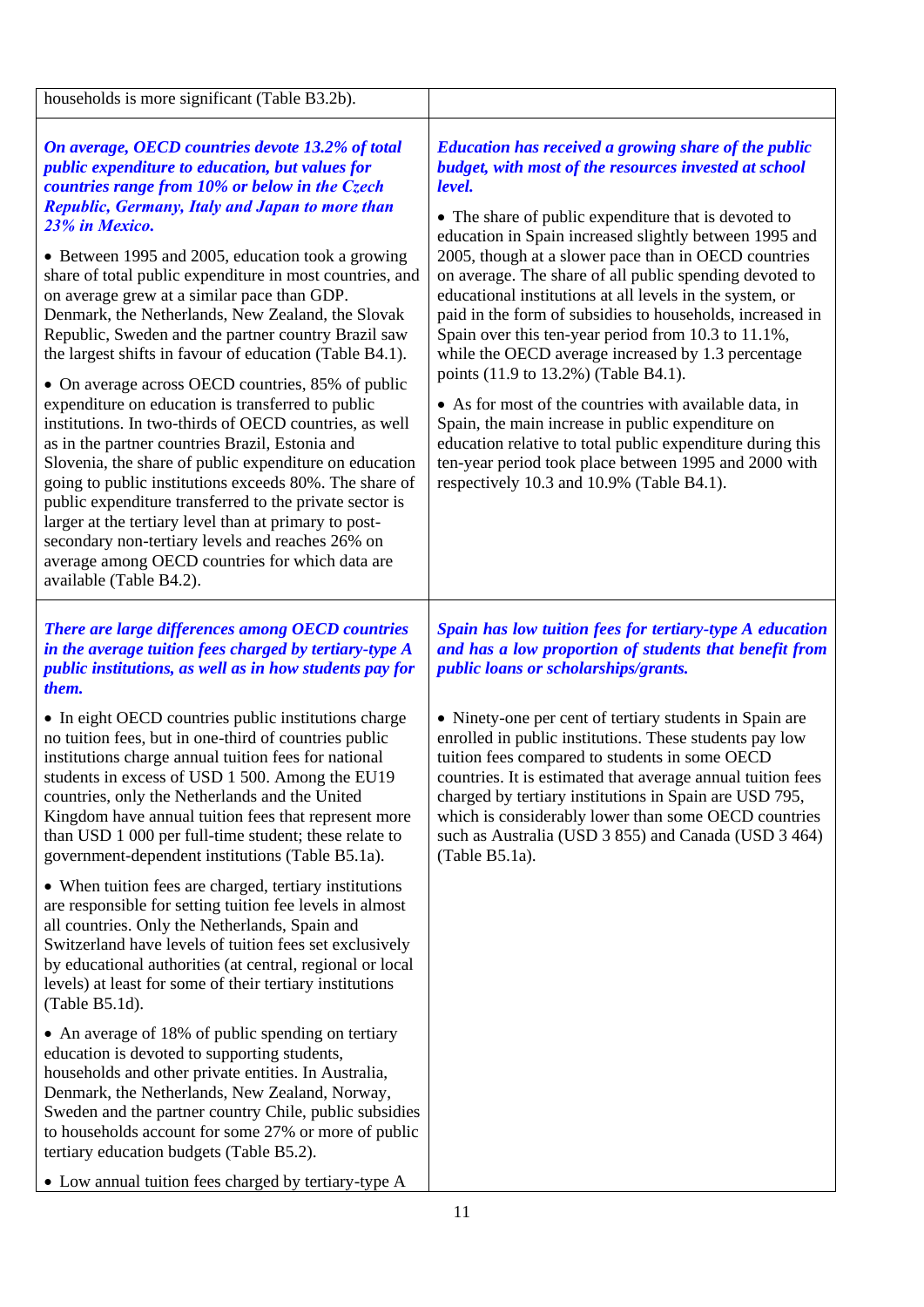institutions are not systematically associated with a low proportion of students who benefit from public subsidies. In tertiary-type A education, the tuition fees charged by public institutions for national students are negligible in the Nordic countries and in the Czech Republic and are low in Turkey. And yet more than 55% of the students enrolled in tertiary-type A education in these countries can benefit from scholarships/grants and/or public loans. Moreover, Finland, Norway and Sweden are among the seven countries with the highest entry rate to tertiary-type A education.

 OECD countries in which students are required to pay tuition fees and who can benefit from particularly large public subsidies do not show lower levels of access to tertiary-type A education than the OECD average. For example, Australia (82%) and New Zealand (79%) have among the highest entry rates to tertiary-type A education, and the Netherlands (59%) and the United States (64%) are above the OECD average. The United Kingdom (51%) and partner country Chile (48%) are just below the OECD average (54%), although entry to tertiary-type A education increased by 4 and 6 percentage points, respectively, between 2000 and 2005 in these countries.

## *Instruction time, teachers' salaries, and studentteacher ratios vary widely among countries, which affects the level of expenditure per student.*

• The choices countries make about how many hours and years students spend in the classroom and the subjects they study reflect national priorities and preferences. Budgetary considerations also help shape education: Teachers' salaries represent the largest single cost in providing school education and, as such, are a critical consideration for policy-makers striving to both maintain the quality of education and to contain spending. While class size has become a hot topic in many OECD countries, evidence on its impact on student performance is mixed.

 Differences in teachers' salaries, along with other factors such as student-to-staff ratios (see Indicator D2), provide some explanation of the differences in expenditure per student (see Indicators B1 and B7).

• Salaries of teachers with at least 15 years' experience at the lower secondary level range from less than USD 15 000 in Hungary and in partner countries Chile and Estonia to USD 51 000 or more in Germany, Korea and Switzerland, and exceed USD 90 000 in Luxembourg (Table D3.1).

• Salaries for teachers with at least 15 years' experience in lower secondary education are over

## *The proportion of current expenditure devoted to the compensation of teachers and other staff is comparatively high.*

• The proportion of expenditure on teacher compensation relative to total expenditure on educational institutions is high in Spain compared to other OECD countries. Of current expenditure, the percentage devoted to the compensation of teachers is 71%, which is well above the OECD average of 63%. (Table B6.2b).

# *Above average teacher salaries are part of the explanation.*

 The annual statutory starting salaries of teachers in Spain are above the OECD average in primary and secondary education. For example, the annual statutory starting salary of lower secondary education teachers in Spain is USD 37 153. This is more than 20% higher than the OECD average of USD 30 047 (Table D3.1).

• Spain is virtually unique among OECD countries in that salaries at the primary and upper secondary levels in fact fell in real terms between 1996 and 2006 (Table D3.2).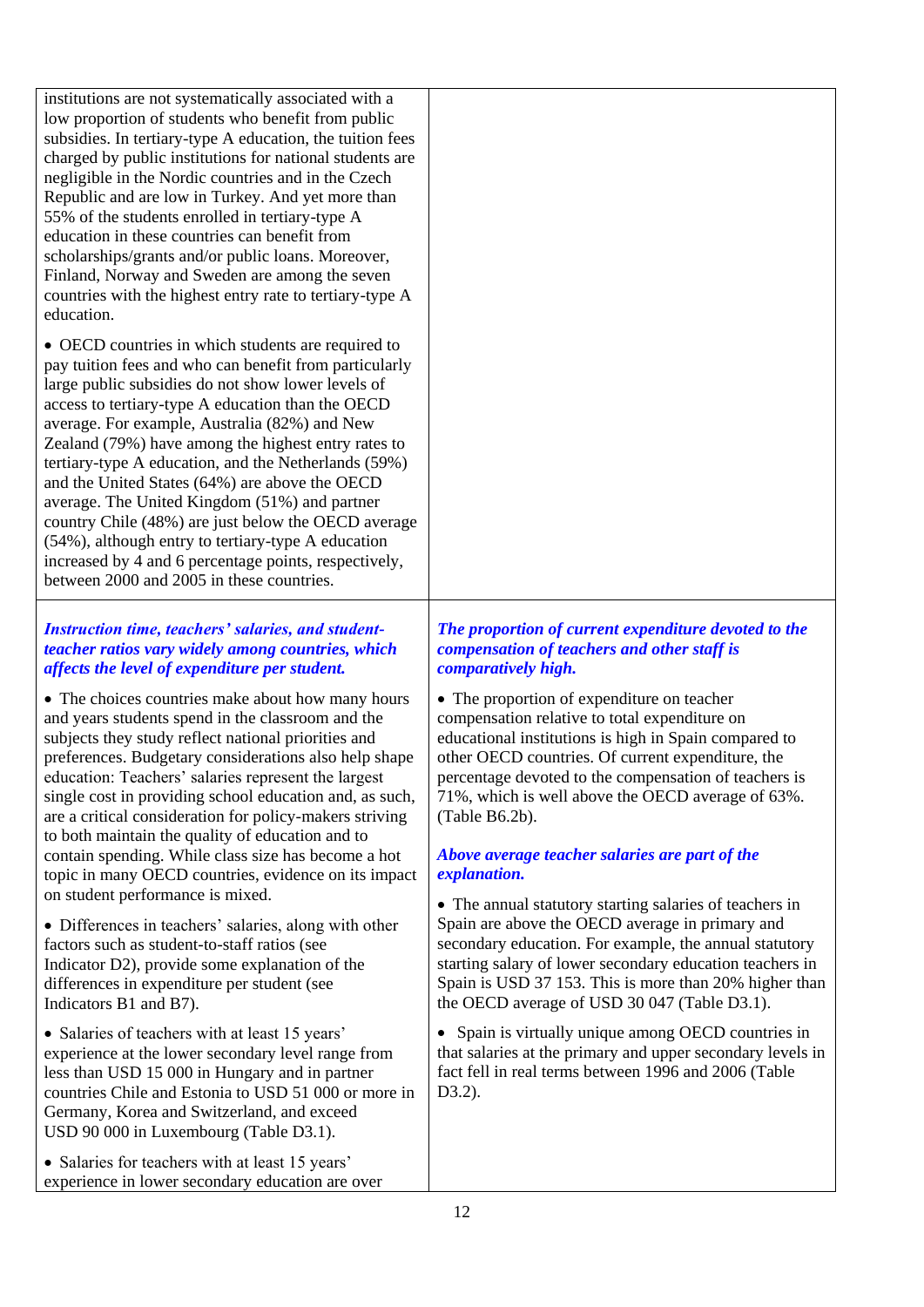| twice the GDP per capita in Korea, whereas in<br>Norway, and in partner countries Estonia and Israel,                                                                                                                                                                                                                                                                                                                                                                                                                                                                                                                                                                                                                                                                                                                                                                                                                                                                                                                                   |                                                                                                                                                                                                                                                                                                                                                                                                                                                                                                                                                                                                                                                                                                                                                                                                                                                                                                                                                                                                                                                                                                                                                                                                                                                                                                                                                                                                                                                                                                                                                                                                    |
|-----------------------------------------------------------------------------------------------------------------------------------------------------------------------------------------------------------------------------------------------------------------------------------------------------------------------------------------------------------------------------------------------------------------------------------------------------------------------------------------------------------------------------------------------------------------------------------------------------------------------------------------------------------------------------------------------------------------------------------------------------------------------------------------------------------------------------------------------------------------------------------------------------------------------------------------------------------------------------------------------------------------------------------------|----------------------------------------------------------------------------------------------------------------------------------------------------------------------------------------------------------------------------------------------------------------------------------------------------------------------------------------------------------------------------------------------------------------------------------------------------------------------------------------------------------------------------------------------------------------------------------------------------------------------------------------------------------------------------------------------------------------------------------------------------------------------------------------------------------------------------------------------------------------------------------------------------------------------------------------------------------------------------------------------------------------------------------------------------------------------------------------------------------------------------------------------------------------------------------------------------------------------------------------------------------------------------------------------------------------------------------------------------------------------------------------------------------------------------------------------------------------------------------------------------------------------------------------------------------------------------------------------------|
| salaries are 75% or less than the GDP per capita.<br>• Teachers' salaries have risen in real terms between<br>1996 and 2006 in virtually all countries, with the<br>largest increases in Finland, Hungary and Mexico (and<br>in starting salaries in Australia) and in partner country<br>Estonia. Salaries at the primary and upper secondary<br>levels in Spain fell in real terms over the period,<br>although they remain above the OECD average<br>(Tables D3.1 and D3.2).<br>• On average in OECD countries, upper secondary<br>teachers' salaries per teaching hour exceed those of<br>primary teachers by 44%; the difference is 5% or less<br>in New Zealand, Scotland and the partner country<br>Chile and is equal to or greater than 75% in Denmark<br>and the Netherlands (Table D3.2).                                                                                                                                                                                                                                    |                                                                                                                                                                                                                                                                                                                                                                                                                                                                                                                                                                                                                                                                                                                                                                                                                                                                                                                                                                                                                                                                                                                                                                                                                                                                                                                                                                                                                                                                                                                                                                                                    |
| The average class size in primary education is<br>slightly more than 21 students per class, but varies<br>from 32 in Korea, to fewer than half that number in<br><b>Luxembourg and the partner country the Russian</b><br><b>Federation.</b><br>• The average class size in lower secondary education<br>is 24 students per class, but varies from about 30 or<br>more in Japan, Korea and Mexico and the partner<br>countries Brazil, Chile and Israel, to 20 or fewer in<br>Denmark, Iceland, Ireland (public institutions),<br>Luxembourg and Switzerland and the partner country<br>the Russian Federation (Table D2.1).<br>• Between 2000 and 2006, differences in average<br>class sizes among OECD countries have somewhat<br>diminished. Class size tended to decrease in countries<br>that had relatively large class sizes in 2000 (such as<br>Japan, Korea and Turkey) whereas it increased in<br>some of the countries with relatively small class sizes<br>(such as Iceland) (Tables D2.1 and D2.4 available on-<br>line). | The low ratio of students to teachers also contributes to<br>the large percentage of current expenditure devoted to<br>teacher compensation.<br>• The ratio of students to teaching staff in Spain is lower<br>than the OECD average at each level of education. In<br>primary education, the ratio of students to teaching staff<br>is two students per teacher lower than the OECD<br>average (14.2 in Spain compared to the OECD average<br>of 16.2). This gap narrows in lower secondary education<br>but in upper secondary education the student-teacher<br>ratio in Spain is 7.8, which is substantially lower than<br>the OECD average of 12.6 students per teacher and the<br>second lowest of all OECD countries. A similar gap<br>exists in tertiary education with a student-teacher ratio in<br>Spain of 10.8 students compared to the OECD average<br>of 15.3 (Table D2.2).<br>• Student-teacher ratios are substantially higher in<br>private education institutions than in public institutions.<br>For example, in secondary education the ratio in private<br>institutions is 14.3 students per teacher while in public<br>institutions the ratio is only 9.4 students per teacher<br>(Table D2.3).<br>But average class sizes are only around the average<br>• Despite relatively low student to teacher ratios,<br>average class sizes in Spain are only around the OECD<br>average: 20.7 students per class in primary education<br>(OECD average of 21.5 students per class) and 24.7<br>students per class at lower secondary level (OECD<br>average of 24.0) (Table D2.1). |
| Students in OECD countries are expected to receive,<br>on average, 6 907 hours of instruction between the<br>ages of 7 and 14, of which 1 591 hours take place<br>between ages 7 and 8, 2 518 between ages 9 and 11,                                                                                                                                                                                                                                                                                                                                                                                                                                                                                                                                                                                                                                                                                                                                                                                                                    | <b>Students in Spain receive 6 836 hours of instruction</b><br>between the ages of 7 and 14, around the OECD<br>average, but the pattern varies between primary and<br>secondary education                                                                                                                                                                                                                                                                                                                                                                                                                                                                                                                                                                                                                                                                                                                                                                                                                                                                                                                                                                                                                                                                                                                                                                                                                                                                                                                                                                                                         |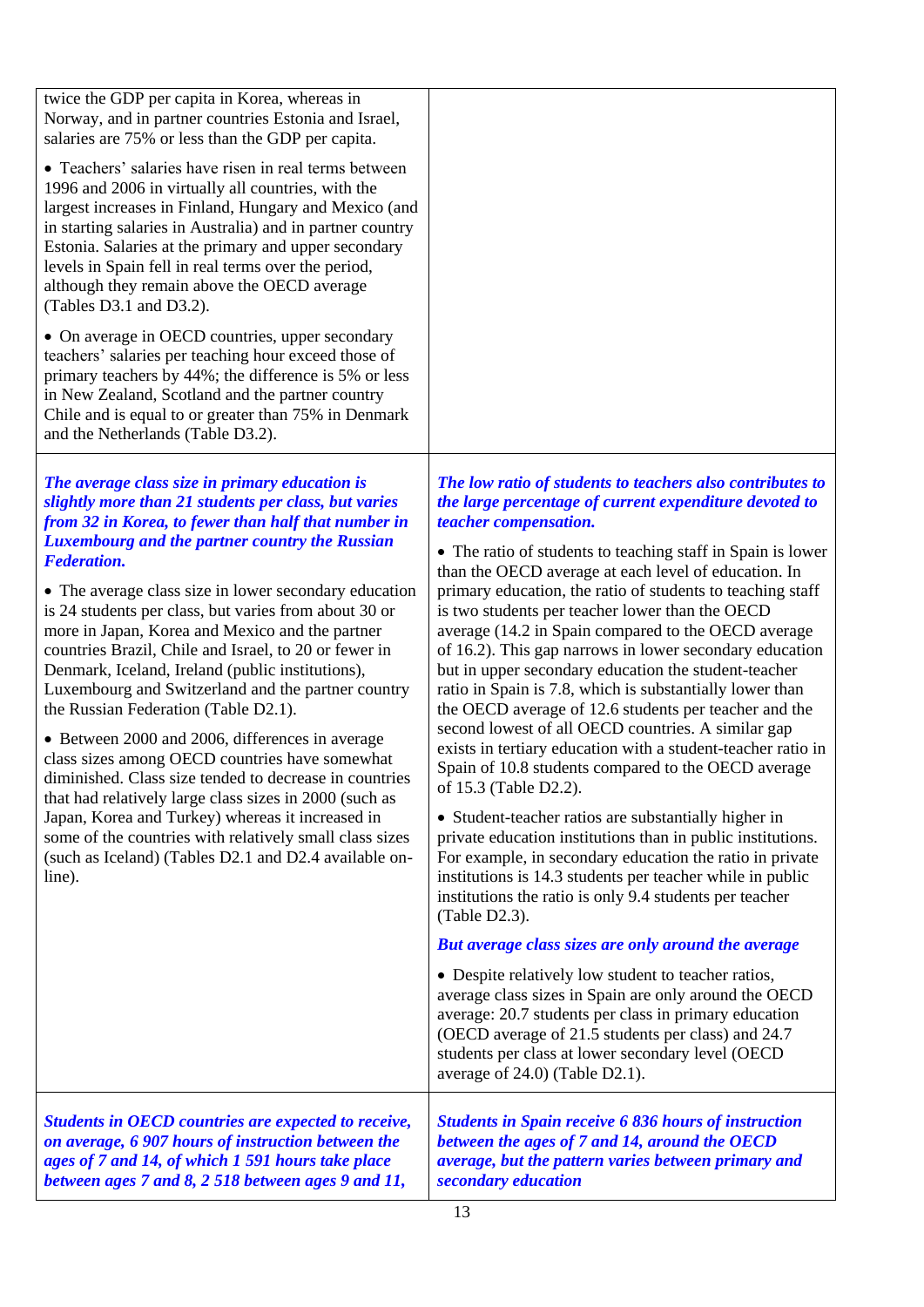| 7-to-8-year-olds and those aged 12 to 14 receive just<br>In Spain the teaching of reading, writing and literature,<br>mathematics and science represents nearly 50% of the<br>over 86 hours more per year than 9-to-11-year-olds<br>compulsory instruction time for 9-to-11-year-olds and<br>(Table D1.1).<br>40% for 12-to-14-year-olds, both figures being close to<br>• On average across OECD countries, the teaching of<br>the OECD average (Tables D1.2a and D1.2b).<br>reading, writing and literature, mathematics and<br>science represents nearly 50% of the compulsory<br>instruction time for 9-to-11-year-olds and 40% for 12-<br>to-14-year-olds. For 9-to-11-year-olds, the proportion<br>of compulsory curriculum devoted to reading, writing<br>and literature varies widely from 13% in Australia to<br>30% or more in France, Mexico and the Netherlands<br>(Table D1.2).                                                                                                                                                                                                                                                                                                                                                                                                                                                                                                                                                                                                                                                                                                                                                                                             |                                                                                                                                                                                                                                                                                                                                                                                                                                                           |
|------------------------------------------------------------------------------------------------------------------------------------------------------------------------------------------------------------------------------------------------------------------------------------------------------------------------------------------------------------------------------------------------------------------------------------------------------------------------------------------------------------------------------------------------------------------------------------------------------------------------------------------------------------------------------------------------------------------------------------------------------------------------------------------------------------------------------------------------------------------------------------------------------------------------------------------------------------------------------------------------------------------------------------------------------------------------------------------------------------------------------------------------------------------------------------------------------------------------------------------------------------------------------------------------------------------------------------------------------------------------------------------------------------------------------------------------------------------------------------------------------------------------------------------------------------------------------------------------------------------------------------------------------------------------------------------|-----------------------------------------------------------------------------------------------------------------------------------------------------------------------------------------------------------------------------------------------------------------------------------------------------------------------------------------------------------------------------------------------------------------------------------------------------------|
| The number of teaching hours in public lower<br>teachers of primary education<br>secondary schools averages 717 hours a year but<br>ranges from 548 hours in Korea to over 1 000 in<br>Mexico (1 047) and the United States (1 080).<br>• The number of teaching hours in public primary<br>schools averages 812 per year (9 more than in 2005),<br>but ranges from less than 650 in Denmark, Turkey and<br>the partner country Estonia to 1 080 in the United<br>States (Table D4.1).<br>the OECD average (Table D4.1).<br>• The average number of teaching hours in upper<br>secondary general education is 667, but ranges from<br>364 in Denmark to 1 080 in the United States (Table<br>$D4.1$ ).<br>• The composition of teachers' annual teaching time,<br>in terms of days, weeks and hours per day, varies<br>considerably. For instance, while teachers in Denmark<br>teach for 42 weeks per year (in primary and secondary<br>education) and teachers in Iceland for 35-36 weeks per<br>year, teachers in Iceland have more total annual<br>teaching time (in hours) than teachers in Denmark<br>(Table D4.1).<br>• Regulations concerning teachers' working time also<br>vary. In most countries, teachers are formally required<br>to work a specific number of hours; in some, teaching<br>time is only specified as the number of lessons per<br>week and assumptions may be made on the amount of<br>non-teaching time required per lesson (at school or<br>elsewhere). For example, in Belgium (French<br>Community), additional non-teaching hours at school<br>are set at the school level; the government only defines<br>the minimum and maximum number of teaching | The teaching load for teachers is notably high for<br>• The net teaching time for Spanish primary school<br>teachers is, at 880 hours per year, the eighth highest<br>among the 25 OECD countries with comparable data<br>(the OECD average is 812 hours). The teaching time for<br>lower secondary teachers, at 713 hours per year, is<br>around the OECD average, while for upper secondary<br>teachers, teaching time, at 693 hours per year, is above |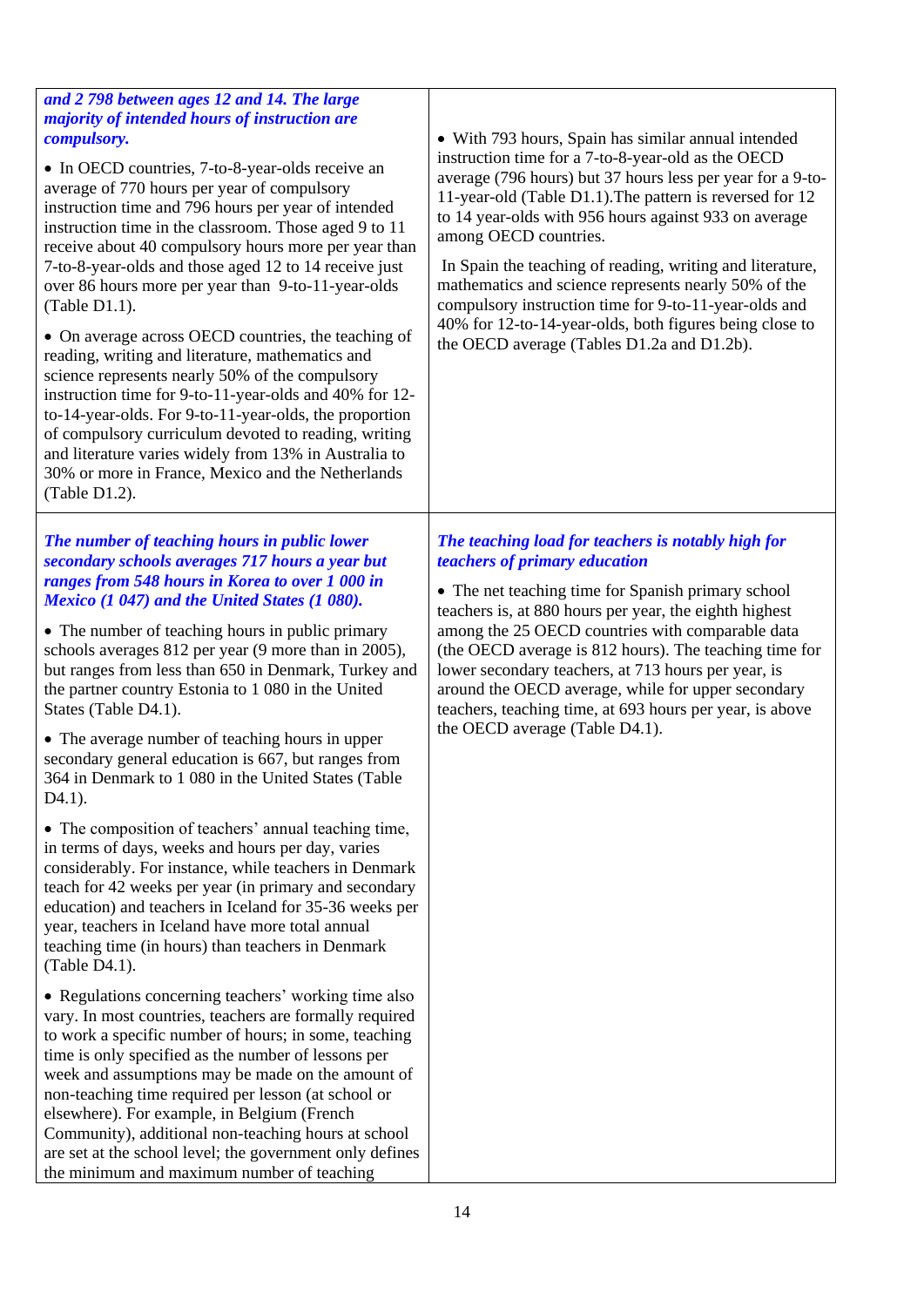| neriod<br>week at each<br><b>leve</b><br>ne:<br>ж<br>чног. |  |
|------------------------------------------------------------|--|
|------------------------------------------------------------|--|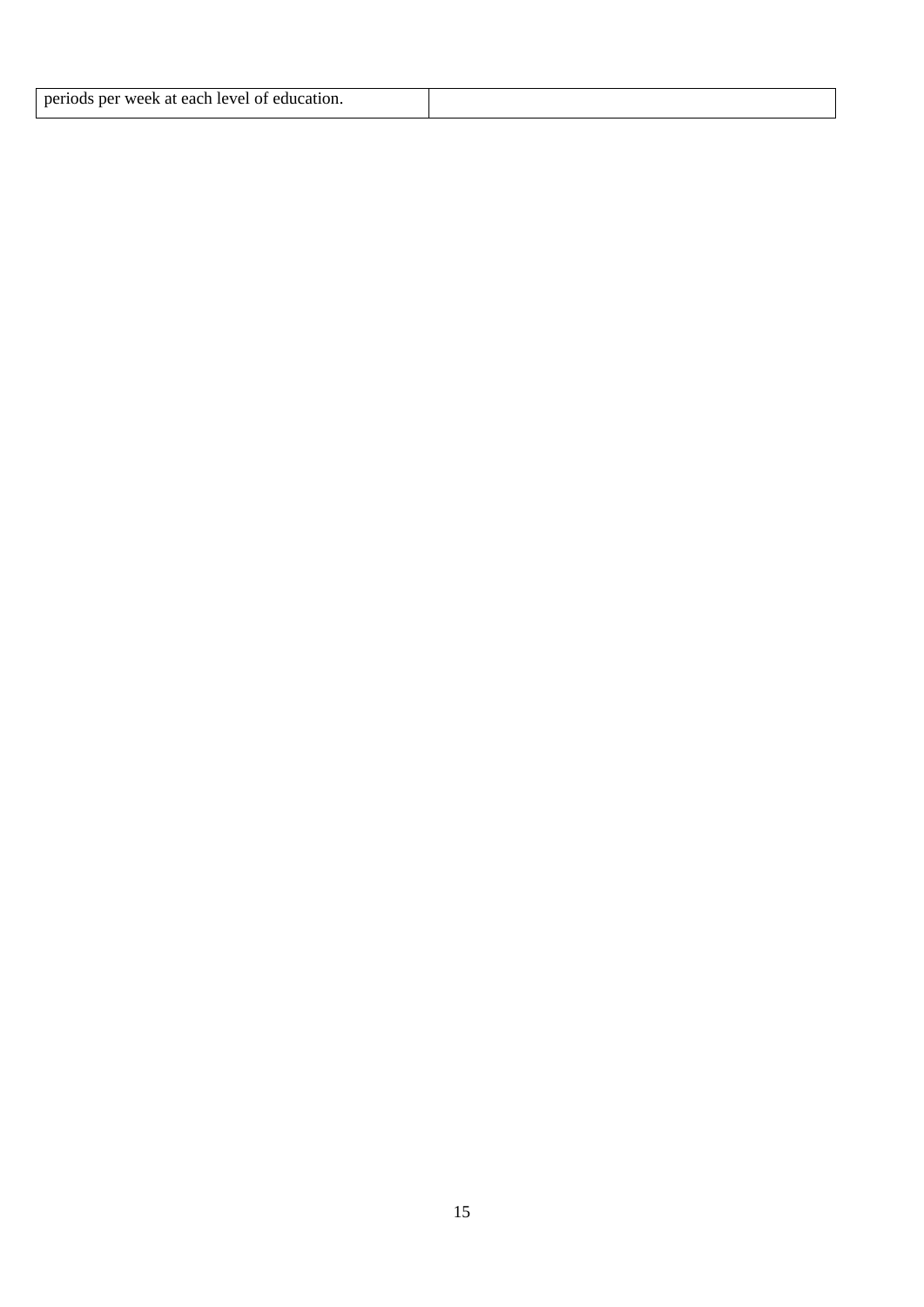# *EQUITY CHALLENGES*

*On average across OECD countries, close to 8 out of 10 young adults have now a qualification at least at the upper secondary level of education, which was true for little more than half of 55 to 64-year-olds. In the last 11 years alone, the proportion of students graduating from upper secondary programmes has increased by seven percentage points in OECD countries. Despite this rapid progress towards universal upper secondary education Education at a Glance 2008 also shows that in most countries a significant minority of individuals remain without baseline qualifications at the upper secondary level. In many countries, these individuals are seeing rapidly-deteriorating labour market prospects. Education at a Glance 2008 also shows that access to education as well as educational success often remain closely tied to socio-economic conditions, which implies that countries do not fully capitalise on their human potential. Education at a Glance 2008 provides a range of indicators on disparities in educational attainment and their labour-market consequences.*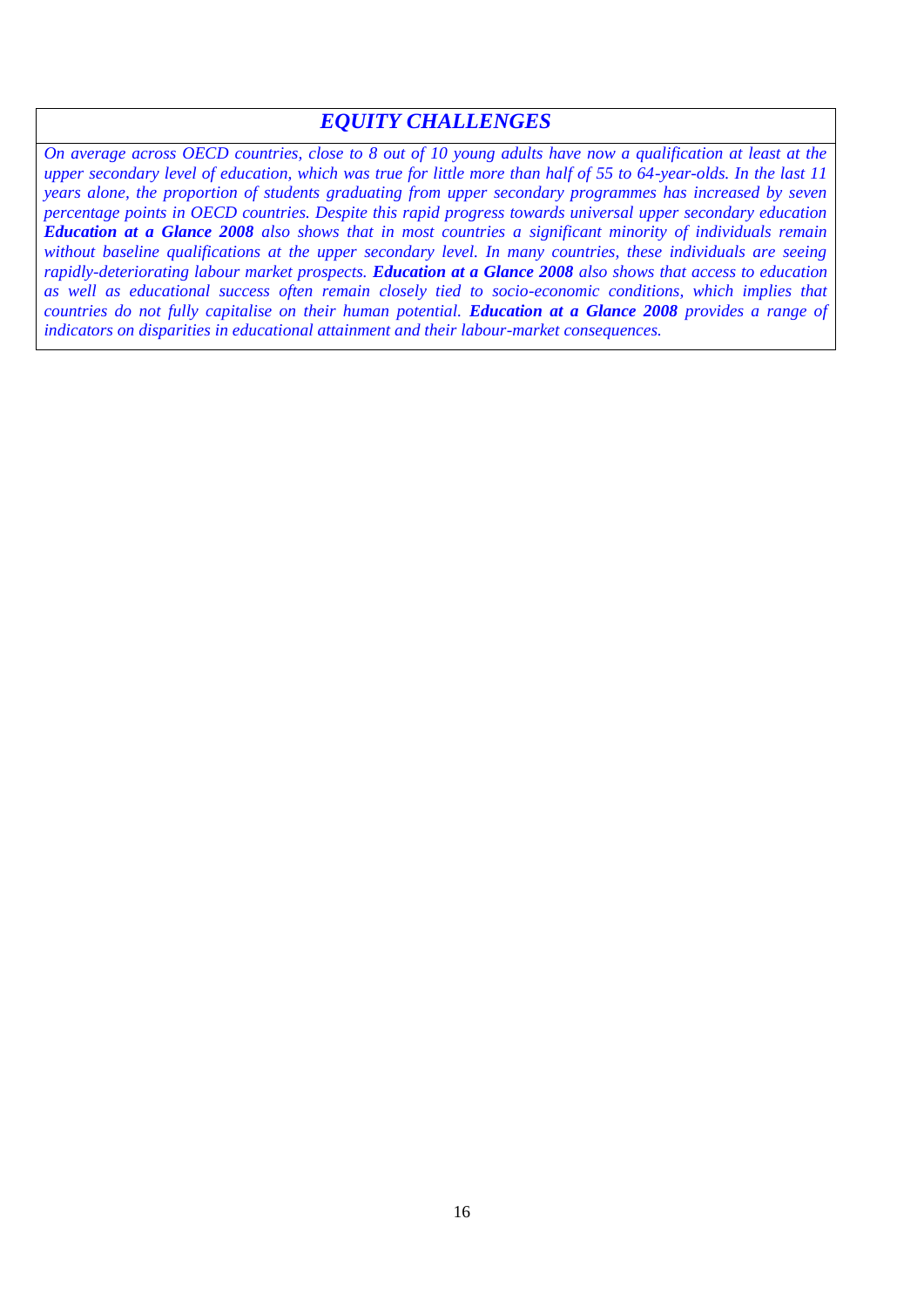| <b>Global trends</b>                                                                                                                                                                                                                                                                                                                                                                                                                                                                                                                                                                                                                                                                                                                                                                                                                                                                                                                                                                                                                                                                                                                                                                                                                                                                                                                                                                                                                                                                                                                                                                                                                                                                                                                                                   | <b>Key results for Spain</b>                                                                                                                                                                                                                                                                                                                                                                                                                                                                                                                                                                                                                                                                                                                                                                                                                           |
|------------------------------------------------------------------------------------------------------------------------------------------------------------------------------------------------------------------------------------------------------------------------------------------------------------------------------------------------------------------------------------------------------------------------------------------------------------------------------------------------------------------------------------------------------------------------------------------------------------------------------------------------------------------------------------------------------------------------------------------------------------------------------------------------------------------------------------------------------------------------------------------------------------------------------------------------------------------------------------------------------------------------------------------------------------------------------------------------------------------------------------------------------------------------------------------------------------------------------------------------------------------------------------------------------------------------------------------------------------------------------------------------------------------------------------------------------------------------------------------------------------------------------------------------------------------------------------------------------------------------------------------------------------------------------------------------------------------------------------------------------------------------|--------------------------------------------------------------------------------------------------------------------------------------------------------------------------------------------------------------------------------------------------------------------------------------------------------------------------------------------------------------------------------------------------------------------------------------------------------------------------------------------------------------------------------------------------------------------------------------------------------------------------------------------------------------------------------------------------------------------------------------------------------------------------------------------------------------------------------------------------------|
| In most OECD countries, virtually everyone now has<br>access to at least 12 years of formal education and<br>full enrolment (defined here as enrolment rates<br>exceeding 90%) tends to begin between the ages of 5<br>and 6, but there is significant variability both at the<br>beginning and ending of initial education.<br>• At least 90% of students are enrolled in education in<br>an age range spanning 14 or more years in Belgium,<br>France, Germany, Hungary, Iceland, Japan, Norway<br>and Spain. In contrast, Mexico and Turkey have<br>enrolment rates exceeding 90% for only nine and six<br>years, respectively; the corresponding figure for the<br>partner country the Russian Federation is nine years<br>(Table C2.1).<br>• Enrolment rates for children 4 years or younger<br>range from less than 25% in Korea and Turkey to over<br>90% in Belgium, Denmark, France, Germany, Iceland,<br>Italy, New Zealand, Spain and the United Kingdom<br>(Table C2.1). Young children are more likely to be<br>enrolled in the countries of the European Union than<br>in other OECD countries (the enrolment rate for 3-to-<br>4-year-olds averages 76.7% for the EU19, while the<br>OECD average is 69.4%) (Table C2.1).<br>• Enrolment rates for 15-to-19-year-olds increased on<br>average from 74 to 81% from 1995 to 2006. In<br>Belgium, Greece and Poland, and the partner country<br>Slovenia, they reached more than 90% in 2006 (in<br>Belgium they had already reached this level in 1995).<br>The pattern is similar for 20-to-29-year-olds, an age<br>group in which most students are enrolled in tertiary<br>education; between 1995 and 2006, their enrolment<br>rates increased in all OECD countries except Portugal<br>(Table C2.2). | Spain is among the countries with the highest<br>participation rate of children aged 3 to 4<br>• Spain is among a group of nine countries in which<br>over 90% of children aged 4 and under (as a percentage<br>of the population aged 3 to 4) are participating in pre-<br>primary programmes (OECD average: 70%).<br>and for other age groups, enrolment rates are close<br>to the OECD average.<br>• Since 1995, the enrolment rate for 15-to-19-year-olds<br>in Spain has grown at a comparable rate to that of the<br>OECD average: from 73% in 1995 to 80.2% in 2006, to<br>stand now just below the OECD average of 81.5%<br>(Tables C2.1 and C2.2).<br>• Enrolment rates among 20-to-29-year-olds have<br>remained fairly stable over the same period, standing at<br>21.8% in 2006, slightly below the OECD average of<br>25.1% (Table C2.1). |
| The proportion of individuals who have completed<br>upper secondary education has been growing in<br>almost all OECD countries and is now the norm<br>among the younger cohorts, but a significant<br>minority remains left out.<br>• In the last 11 years, the proportion of students<br>graduating from upper secondary programmes has<br>increased by seven percentage points on average in<br>OECD countries with available data. In 17 of 24<br>OECD countries, the ratio of upper secondary<br>graduates to the population at the typical age of<br>graduation is 80% or higher and in the Czech<br>Republic, Finland, Germany, Greece, Iceland, Japan,<br>Korea and Norway it exceeds 90%. However, in<br>Luxembourg, Mexico, New Zealand, Spain, Sweden,<br>Turkey and the United States, more than 20% leave<br>school without attaining an upper secondary degree                                                                                                                                                                                                                                                                                                                                                                                                                                                                                                                                                                                                                                                                                                                                                                                                                                                                                            | In terms of the proportion of individuals who have<br>completed upper secondary education, Spain still lags<br>behind other OECD countries, despite significant<br>progress<br>• In Spain, the proportion of people who have attained<br>at least upper secondary education is below the OECD<br>average for all age groups. Overall, 50% of people aged<br>25 to 64 have attained at least upper secondary education<br>in Spain compared to the OECD average of 68%. And<br>despite strong growth in upper secondary attainment<br>throughout the generations, the levels of this attainment<br>even for the younger cohort aged 25 to 34 remains<br>below the OECD average (64% compared to 78%)<br>(Table A1.2a).<br>• And while the most recent trends in graduation rates at<br>the upper secondary level show continued improvement,            |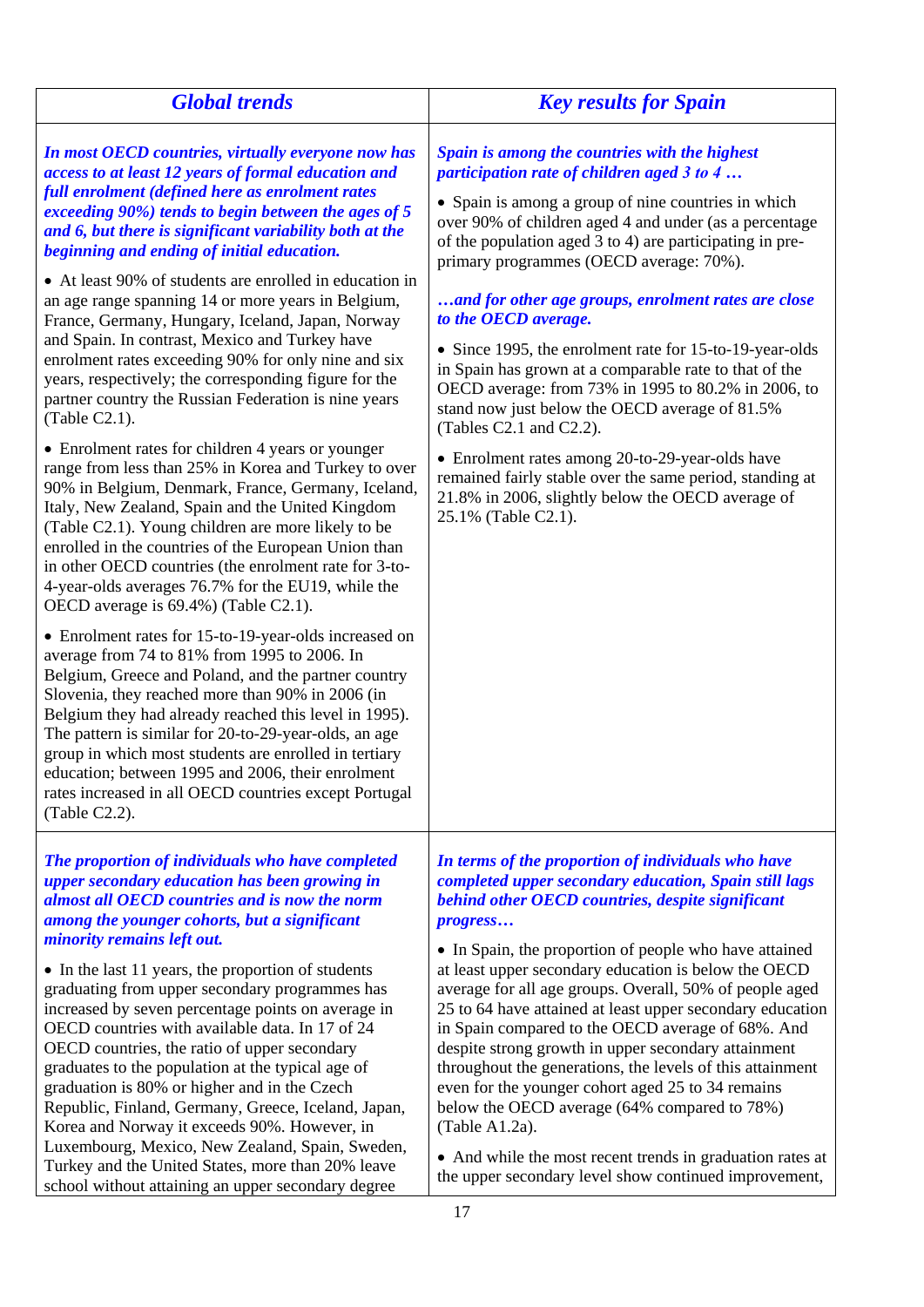| (Tables A1.2 and A2.2).<br>• Those who have attained at least upper secondary<br>education enjoy substantial earnings advantages (Chart<br>A9.4). For many countries, the earnings disadvantage<br>of those without upper secondary qualifications has<br>significantly worsened (Table A9.2a).                                                                                                                                                                                                                                                                                                                                       | current upper secondary graduation rates also remain<br>below the OECD average, at 72% compared to 83%<br>(Table A2.2).<br>and while in Spain there are penalties for those who<br>do not have upper secondary qualifications, they are<br>not as great as in other countries.                                                                                                                                                                                                                              |
|---------------------------------------------------------------------------------------------------------------------------------------------------------------------------------------------------------------------------------------------------------------------------------------------------------------------------------------------------------------------------------------------------------------------------------------------------------------------------------------------------------------------------------------------------------------------------------------------------------------------------------------|-------------------------------------------------------------------------------------------------------------------------------------------------------------------------------------------------------------------------------------------------------------------------------------------------------------------------------------------------------------------------------------------------------------------------------------------------------------------------------------------------------------|
| Gender differences in employment and unemployment<br>rates are largest among those without upper secondary<br>education (Chart A8.1)                                                                                                                                                                                                                                                                                                                                                                                                                                                                                                  | • In Spain, those aged 25-34 without upper secondary<br>education earn 94% of the earnings of those who have<br>attained that level of education, a much higher<br>percentage than in almost every other OECD country<br>(Table A9.1a).                                                                                                                                                                                                                                                                     |
|                                                                                                                                                                                                                                                                                                                                                                                                                                                                                                                                                                                                                                       | • Also, employment rates for Spanish men who have<br>not completed the upper secondary level are, at 85%,<br>well above the OECD average of 73%, whereas for<br>women, these rates are similar for both Spain and the<br>OECD average (approximately 50%) (Table A8.1a).                                                                                                                                                                                                                                    |
|                                                                                                                                                                                                                                                                                                                                                                                                                                                                                                                                                                                                                                       | • The employment prospects between the different<br>levels of educational attainment have improved over the<br>decade in Spain, rising for those without upper<br>secondary education from 48% to 60%. For individuals<br>with upper secondary education, the employment rate<br>has also risen over the period from 67% to 76% and for<br>tertiary graduates it grew from 76% to 83% (Table<br>A8.3a).                                                                                                     |
| Some countries have been successful in improving<br>educational opportunities among youths in difficult<br>labour-market situations.<br>• Most OECD countries have expanded their<br>education system to accommodate more of the<br>younger cohorts. For 15-to-19-year-olds, recruitment<br>to education has largely taken place among individuals<br>outside the labour market (not in education or<br>employment) and to a lesser extent among employed<br>individuals. With few exceptions, policies to expand<br>education systems have thus helped to lower<br>unemployment and inactivity among young adults<br>(Tables C4.1b). | The education and labour market situation of young<br>people in Spain remains a concern<br>• One-fifth of the population aged 15 to 19 is not in<br>education in Spain, the eighth highest percentage among<br>OECD and partner countries (Table C4.2a).<br>• A closer examination of the trends in these rates over<br>the 1995-2006 period, indicates that the situation of<br>young people based on these measures has barely<br>improved in Spain $-22.7\%$ in 1995 compared to 20.5%<br>(Table C4.4a). |
| • The 15-to-19-year-old population that is not in<br>education is generally associated with being<br>unemployed or out of the labour force. Some countries<br>are better able than others to provide employment for<br>young adults with relatively low educational<br>attainment. In Iceland, Japan and Norway, more than<br>70% of this age group not in education have<br>employment (Table C4.2a).                                                                                                                                                                                                                                |                                                                                                                                                                                                                                                                                                                                                                                                                                                                                                             |
| • On average, completing upper secondary education<br>reduces unemployment among 20-to-24-year-olds by<br>7.4 percentage points and that of 25-to-29-year-olds by<br>6.2 percentage points. The lack of an upper secondary                                                                                                                                                                                                                                                                                                                                                                                                            |                                                                                                                                                                                                                                                                                                                                                                                                                                                                                                             |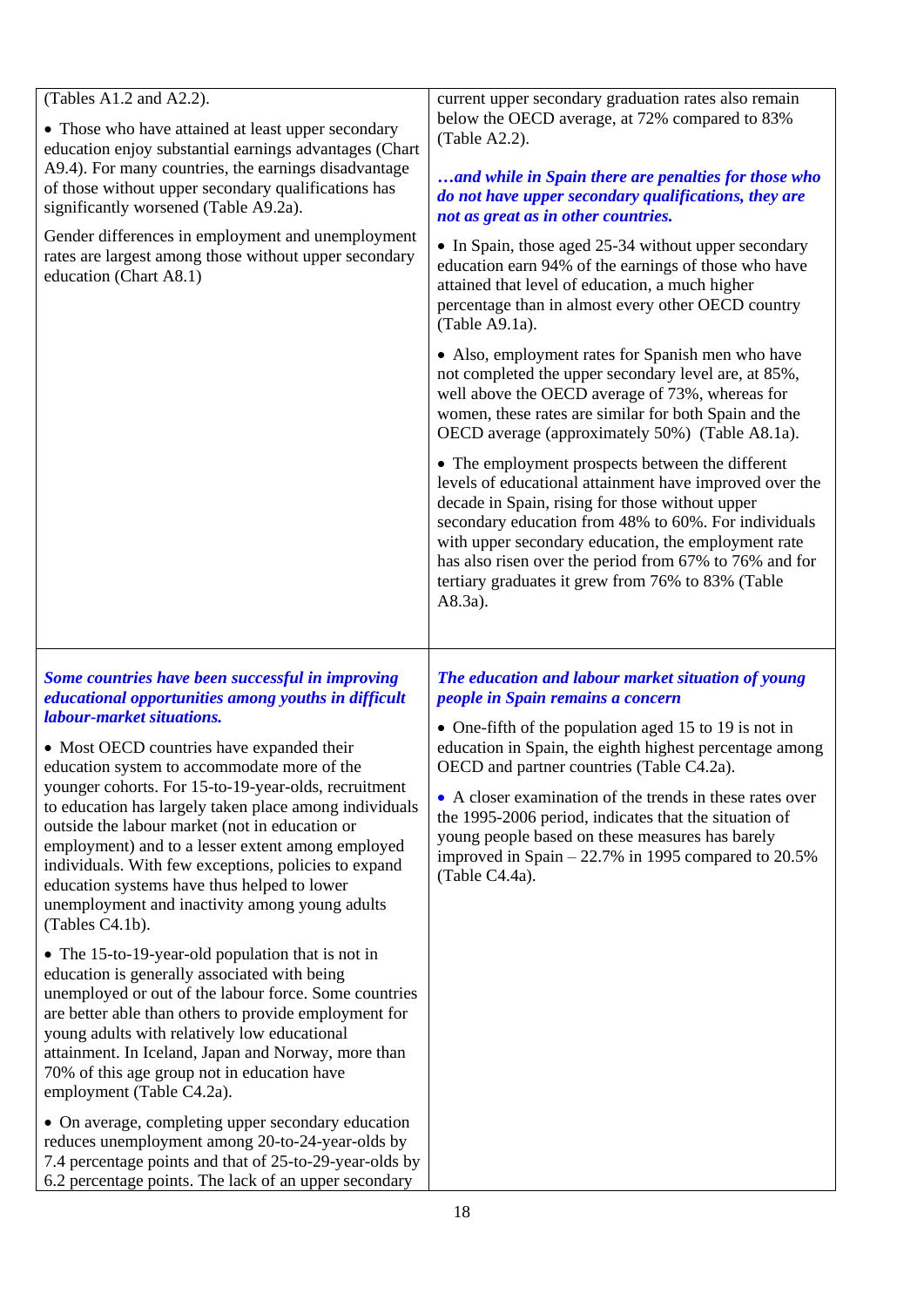| qualification is a serious impediment to finding<br>employment, and a tertiary qualification further<br>increases the likelihood of job seekers finding<br>employment (Table C4.3).                                                                                                                                                                                                                                                                                                                                                                                                                                                                                                                                                                                                                                                                                                                                                                                                                                                                                                                                                                                                                                                                                                                                                                                                                                                                                                                                                                                                                                                                                                                                             |                                                                                                                                                                                                                                                                                                                                                                                                                                                                                                                                                                                                                                                                                                                                                                                                                                                                                                                                                                                                                                                                                                                                                                                                                                                   |
|---------------------------------------------------------------------------------------------------------------------------------------------------------------------------------------------------------------------------------------------------------------------------------------------------------------------------------------------------------------------------------------------------------------------------------------------------------------------------------------------------------------------------------------------------------------------------------------------------------------------------------------------------------------------------------------------------------------------------------------------------------------------------------------------------------------------------------------------------------------------------------------------------------------------------------------------------------------------------------------------------------------------------------------------------------------------------------------------------------------------------------------------------------------------------------------------------------------------------------------------------------------------------------------------------------------------------------------------------------------------------------------------------------------------------------------------------------------------------------------------------------------------------------------------------------------------------------------------------------------------------------------------------------------------------------------------------------------------------------|---------------------------------------------------------------------------------------------------------------------------------------------------------------------------------------------------------------------------------------------------------------------------------------------------------------------------------------------------------------------------------------------------------------------------------------------------------------------------------------------------------------------------------------------------------------------------------------------------------------------------------------------------------------------------------------------------------------------------------------------------------------------------------------------------------------------------------------------------------------------------------------------------------------------------------------------------------------------------------------------------------------------------------------------------------------------------------------------------------------------------------------------------------------------------------------------------------------------------------------------------|
| <b>Continuing education and training often does not</b><br>reach those who need it most.<br>• In many countries, non-formal continuing education<br>and training now also plays a significant role in raising<br>the stock of knowledge and skills. There are major<br>differences among countries in the number of hours<br>that individuals can expect to spend in non-formal job-<br>related education and training over a typical working<br>life. At the tertiary level, it ranges from less than<br>350 hours in Greece, Italy and the Netherlands to more<br>than 1 000 in Denmark, Finland, France and<br>Switzerland (Table C5.1a).<br>• The relative intensity (number of hours) of non-<br>formal job-related education and training typically<br>increases sharply with educational attainment (except<br>in the United Kingdom, Italy and the Netherlands).<br>The expected hours in non-formal job-related<br>education and training among 25-64-year-olds with<br>tertiary qualifications is, on average across countries,<br>nearly twice as high as among those with upper<br>secondary qualifications and more than three times as<br>high as among those without upper secondary<br>qualifications (Table C5.1a).<br>• An older worker with tertiary education can expect<br>to receive at least 70% of the education and training of<br>a younger worker in Denmark, Sweden and the United<br>States, but the proportion falls below 20% in France,<br>Hungary and the Netherlands. Adults with higher<br>levels of educational attainment are more likely to<br>participate in non-formal job-related continuing<br>education and training than adults with lower<br>educational attainment (Table C5.1a). | In Spain, the number of hours of non-formal job-<br>related training is substantially lower than in most<br><b>OECD</b> countries.<br>• In Spain, for workers between the ages of 25 and 64,<br>the total expected number of hours in non-formal job-<br>related training per worker is 237, considerably below<br>the OECD average of 389 hours (Table C5.1a). This low<br>level of training exists for both male and female<br>workers.<br>• Substantial differences exist in the training provided<br>for workers with different levels of education. In Spain,<br>for workers with tertiary education, the total expected<br>number of hours in non-formal job-related training per<br>worker is 503. While this is below the OECD average of<br>669, it is nearly five times more hours than expected for<br>workers in Spain with only lower secondary education.<br>For these workers, the total expected number of hours in<br>non-formal job-related training per worker is only 102,<br>which is less than half the OECD average of 210 (Table<br>C5.1a). The difference in the training received by<br>workers with different levels of education in Spain<br>would act to re-enforce initial inequities in educational<br>attainment. |
| Countries vary greatly in how well they succeed in<br>enabling students from blue-collar backgrounds to<br>participate in higher education.<br>• Ireland and Spain stand out as providing the most<br>equitable access to higher education, whereas in<br>Austria, France, Germany and Portugal students from<br>a blue-collar background are about one-half as likely<br>to be in higher education compared with what their<br>proportion in the population would suggest (Indicator<br>A7).<br>• When measuring the socio-economic status of<br>students in higher education by their fathers'<br>educational background large differences between<br>countries emerge. In many countries, students are<br>substantially more likely to be in higher education if                                                                                                                                                                                                                                                                                                                                                                                                                                                                                                                                                                                                                                                                                                                                                                                                                                                                                                                                                             | In Spain, access to higher education is among the most<br>equitable among OECD countries.<br>• With regard to equity, the extent to which family<br>socio-economic characteristics impact upon students'<br>education is of prime importance. Spain provides highly<br>equitable access to higher education compared to other<br>OECD countries and has one of the most equal between-<br>school differences in PISA 2000.<br>• Forty per cent of students in higher education (defined<br>as ISCED levels 5B, 5A and 6) in Spain come from<br>families where the father has a blue-collar occupation<br>(Chart A7.1). In other countries such as Austria, France,<br>Germany and Portugal the proportion is much lower.<br>This is an indication that with regard to higher education<br>in Spain, there is considerable inter-generational<br>19                                                                                                                                                                                                                                                                                                                                                                                                |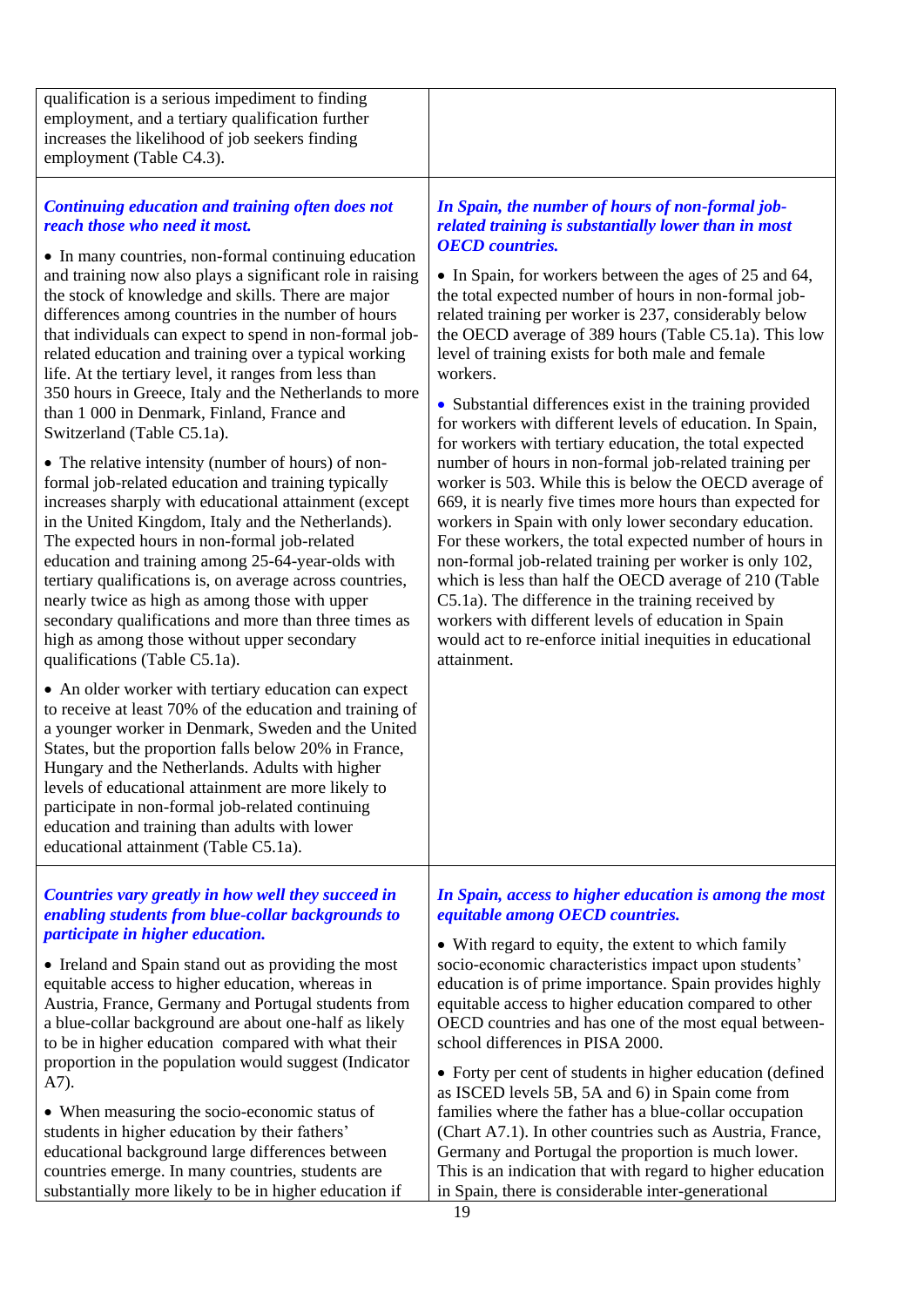| their fathers completed higher education. Students<br>from such a background are more than twice as likely<br>to be in higher education in Austria, France, Germany,<br>Portugal and the United Kingdom than are students<br>whose fathers did not complete higher education. In<br>Ireland and Spain this ratio drops to 1.1 and 1.5,<br>respectively.<br>• Among the countries providing information on the<br>socio-economic status of students in higher education<br>it appears that inequalities in previous schooling are<br>reflected in the intake of students from less advantaged<br>backgrounds. The countries providing more equitable<br>access to higher education – such as Finland, Ireland<br>and Spain – were also the countries with the most<br>equal between-school performances, as show by data<br>collected in 2000 by OECD PISA. | mobility.<br>• Results from PISA 2000 show that there is a relatively<br>high degree of equity in performance across schools.<br>Spain is below the OECD average in the proportion of<br>total variation explained by between-school differences<br>(17.2% compared to the OECD average of 33.6%). This<br>means that differences in student performance are<br>explained less by which school a student attends than is<br>the case across OECD countries.                                                                       |
|------------------------------------------------------------------------------------------------------------------------------------------------------------------------------------------------------------------------------------------------------------------------------------------------------------------------------------------------------------------------------------------------------------------------------------------------------------------------------------------------------------------------------------------------------------------------------------------------------------------------------------------------------------------------------------------------------------------------------------------------------------------------------------------------------------------------------------------------------------|-----------------------------------------------------------------------------------------------------------------------------------------------------------------------------------------------------------------------------------------------------------------------------------------------------------------------------------------------------------------------------------------------------------------------------------------------------------------------------------------------------------------------------------|
| In almost half of the countries, the majority of upper<br>secondary students are enrolled in vocational<br>programmes. However, in key subject areas, the<br>performance of students in vocational programmes<br>tends to lag considerably behind student performance<br>in general programmes.<br>• In 13 out of 28 OECD countries and the partner<br>country Slovenia, the majority of upper secondary<br>students are enrolled in pre-vocational and vocational<br>programmes. In most OECD countries, a significant<br>proportion of upper secondary vocational education is<br>school-based (Table C1.1).                                                                                                                                                                                                                                             | Just less than half of upper secondary students are<br>enrolled in vocational programmes<br>• At the upper secondary level, the share of Spanish<br>students in vocational programmes (42.5%) is slightly<br>under the OECD average (44%). Engineering,<br>manufacturing and construction attract most Spanish<br>upper secondary graduates (30.8%), as is the case in the<br>majority of other OECD countries (Tables C1.1 and<br>$C1.2$ ).<br>[No data on comparative PISA performance of<br>vocational and general programmes] |
| • In OECD countries with available data, vocational<br>qualification is concentrated in engineering,<br>manufacturing and construction at both the upper<br>secondary (34%) and post-secondary non-tertiary<br>$(22%)$ levels (Table C1.2).                                                                                                                                                                                                                                                                                                                                                                                                                                                                                                                                                                                                                |                                                                                                                                                                                                                                                                                                                                                                                                                                                                                                                                   |
| • The 14 OECD countries for which data are available<br>spend, on average, USD 925 more per student on<br>upper secondary vocational programmes than on<br>general programmes (Table C1.3).                                                                                                                                                                                                                                                                                                                                                                                                                                                                                                                                                                                                                                                                |                                                                                                                                                                                                                                                                                                                                                                                                                                                                                                                                   |
| • PISA 2006 shows that 15-year-olds in pre-<br>vocational and vocational programmes have<br>statistically significant lower performance in science<br>compared to students enrolled in general programmes<br>in 12 out of the 14 OECD countries for which data are<br>available. On average, 15-year-olds enrolled in general<br>programmes score 35 points higher and after adjusting<br>for socio-economic factors a difference of 24 points<br>still remains (Table C1.4).                                                                                                                                                                                                                                                                                                                                                                              |                                                                                                                                                                                                                                                                                                                                                                                                                                                                                                                                   |